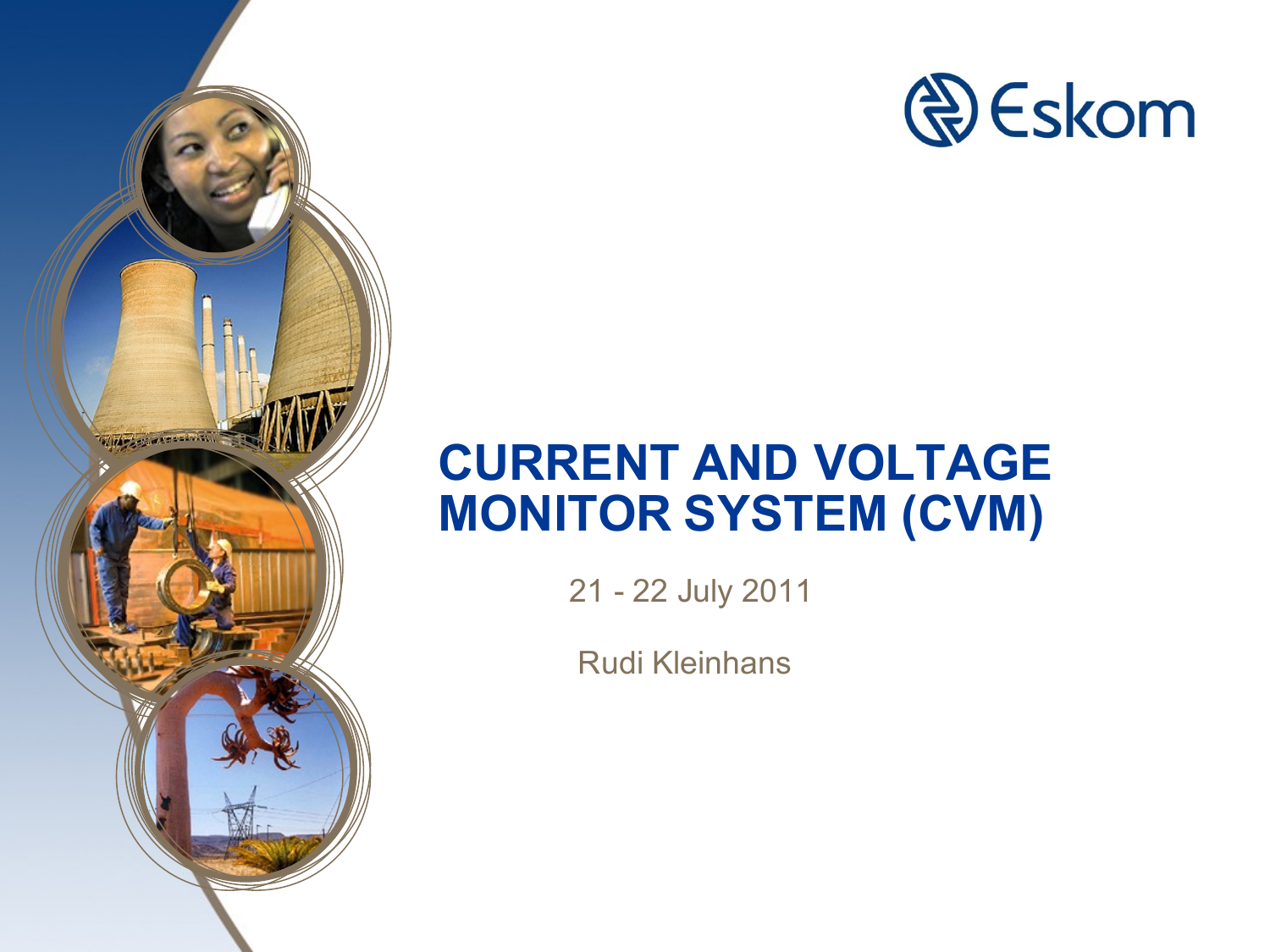#### Current and Voltage Monitor System

- Introduction
- Problem statement
- Equipment
- Results
- Revenue losses
- Conclusion

**D** Eskom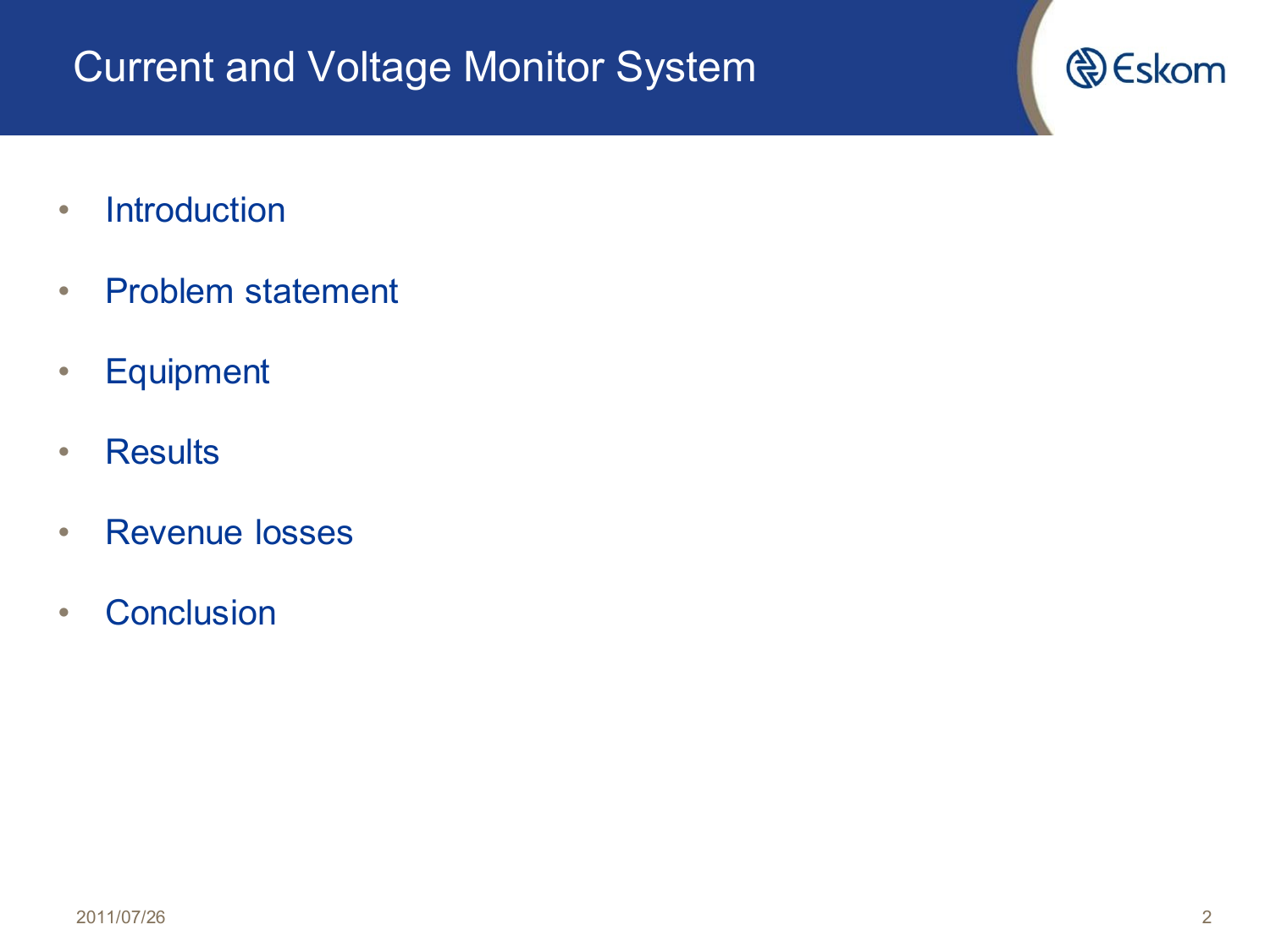

#### **INTRODUCTION**

- According to statistics the average failure rate of Pole Mounted Transformers in Eskom NWR is 5 percent per year
- In the North Western Region there are 35948 Pole Mounted Transformers (thus 1794 transformers are failing annually)
- Replacement cost can vary between R 44 000 and R180 000 per transformer depending on the kVA of the transformer
- We suspect that the reasons for transformer failures are lightning and transformer overloading
- There are no indication which Pole Mounted Transformers are overloading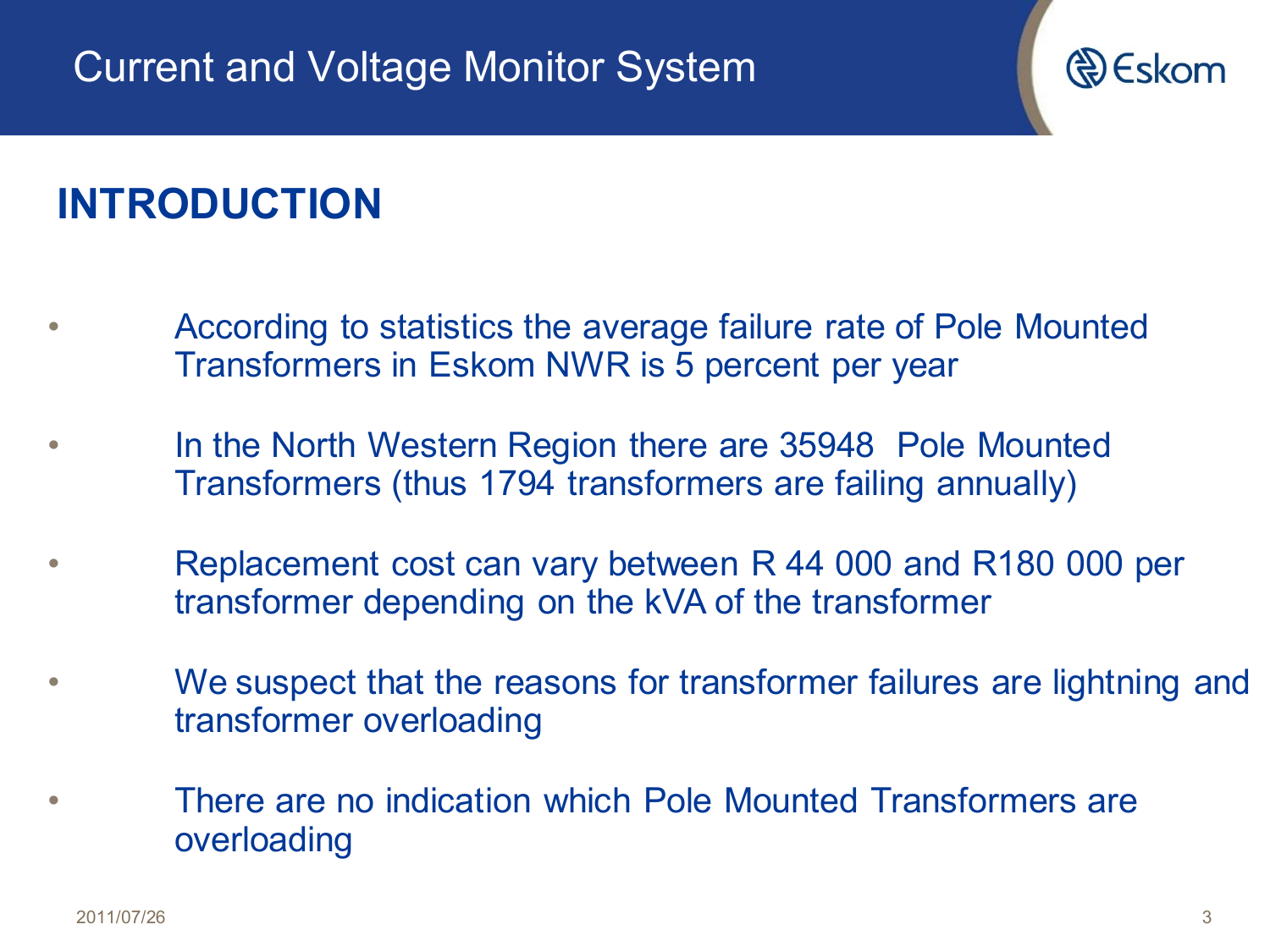#### PROBLEM STATEMENT

Not com issioned!vet <mark>├─</mark>⋻<br>∏rfr1 i sk Trfr1  $Trfr2$   $hr2$ Trfr3 10MWA naster<br>Tap10<br>Auto 20MWA Bp10 20MVA Auto ⊛ ⊛ ⊛ i<br>D - 30 - 31  $10.10 MW (E)$ -00 ∞  $3.02$  MVAr  $(E)$  $.30$  MW  $(I)$ 65 MVAr (E)  $513.00$  Amp  $(+)$ 270.00 Amp (+) 11.35 kV 11.38 kV li s  $(9, 51)$ 嗡 **SEF SEF SEF SEF** SEF **SEF** SEF Δ  $-$  SEF 3EF **ISEF** Thaba Nchu Thaba Nchu Traffic Spare1<br>Ring 2Ring Two<br>Ring 2Ring Two Unit 1 Ring Industrial Maroka Selosesha Selosasha Muhic Maroka Hospitaal Sun Poly Flora Extension Township<sub>32</sub> la Ohe Ring 2Ring Iwo L Extension (<br>11.00 Amp (+) 15,9.00 Amp (+) 00 Am<sup>p</sup> (4) Amp0 (+) 14mp*5 (*04) Amp (4)<sup>00</sup> Amp (+)<br>1πp (+) 5.00 Amp (+) Mot]atla Bultfontein  $100 \text{ Amp}_{153} / 00 \text{ Amp}_{5(4)}$  $62.00$  Amp (+) 93.00 Amp  $(+)$  $0.00$  Amp  $(+)$ 

#### 2011/07/26 **Eskom measures the load at the source**

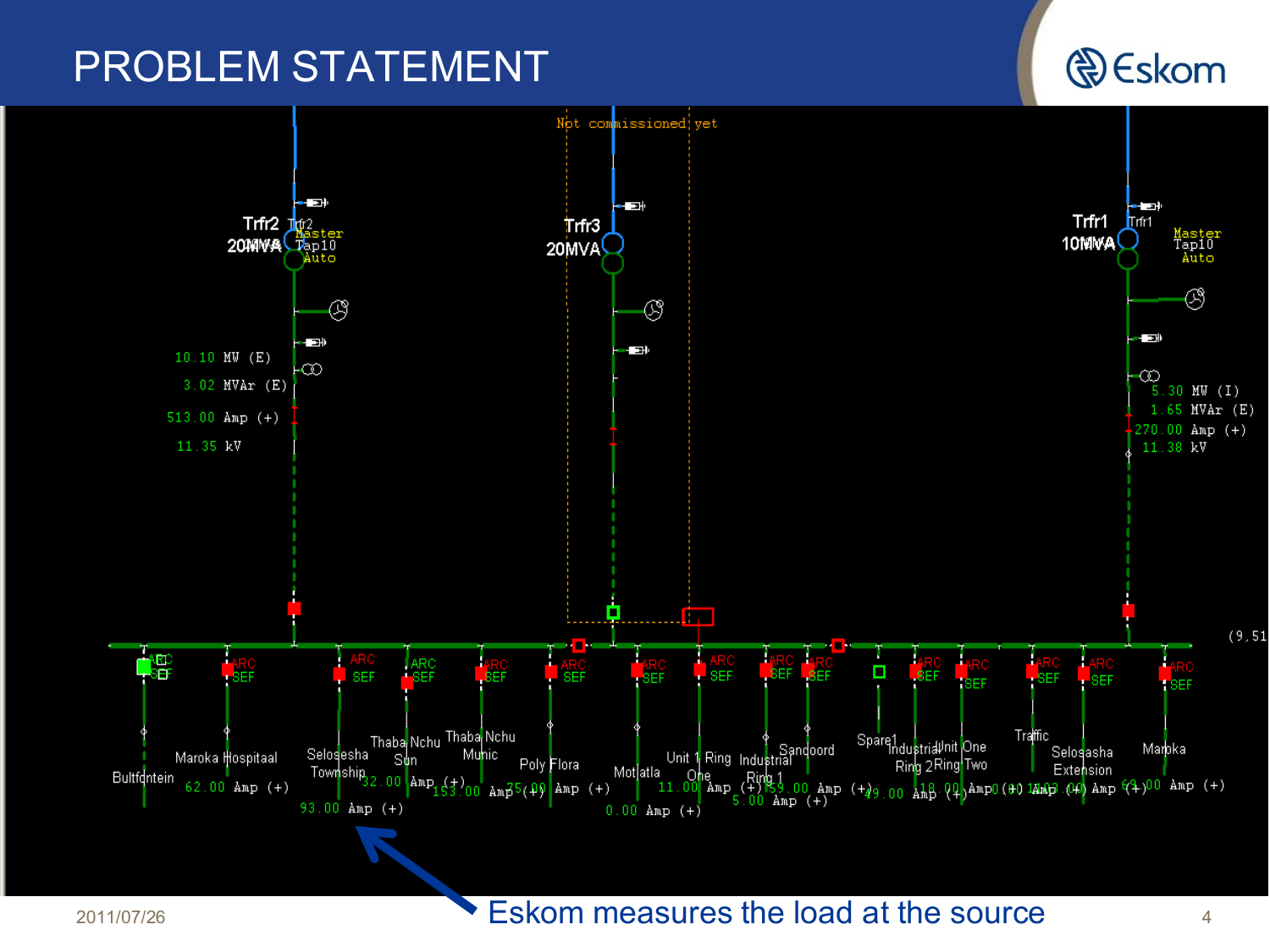#### Current and Voltage Monitor System



<sup>2011/07/26</sup> **Example 2011/07/26 State 3 and State 3 and State 3 and State 3 and State 3 and State 3 and State 3 and State 3 and State 3 and State 3 and State 3 and State 3 and State 3 and State 3 and State 3 and State 3**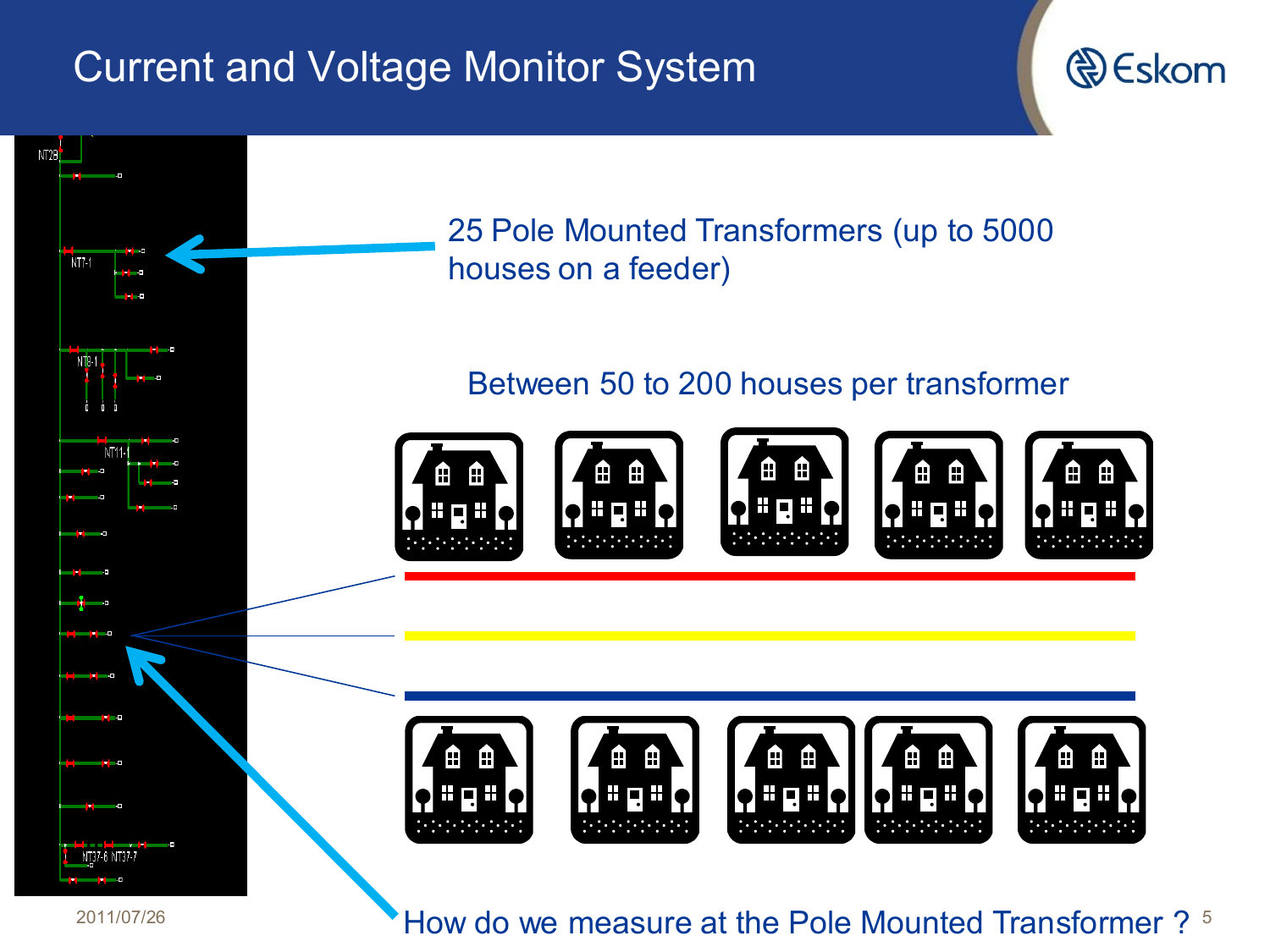#### **EQUIPMENT**

- Compiled a specification for a CVM unit
- The CVM must be able to be commissioned live to avoid interruptions
- The CVM must be remotely accessible via GPRS
- kWh and kVA readings to be remotely available
- All abnormalities for example open conductor, AC fail, high Voltages to alarm the Regional Control Centre
- All Voltage and Current graphs can be downloaded
- Earth fault current detection
- 2011/07/26 6 • Current spectrum from 0 to 1000 Amps

Re Eskom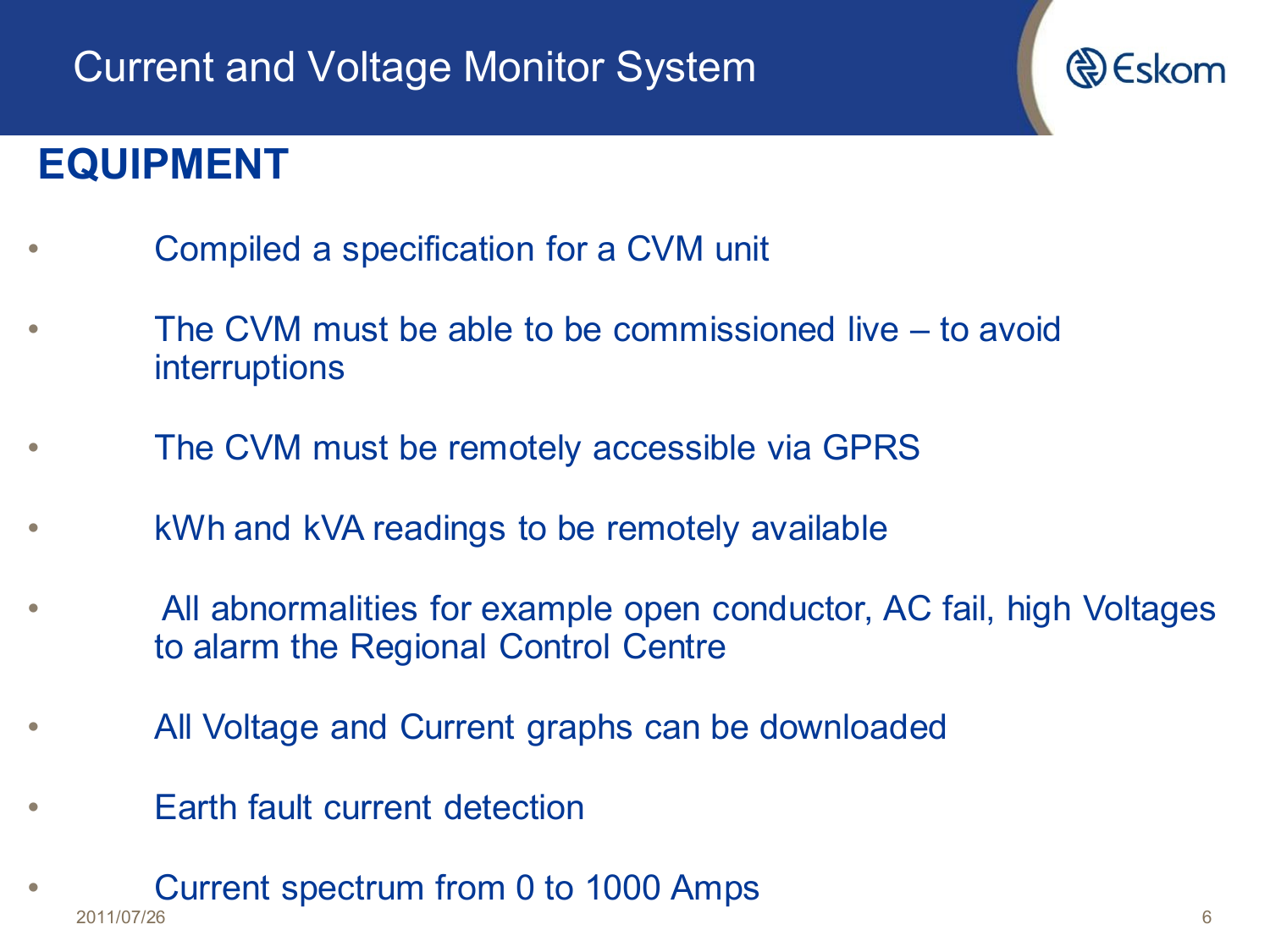#### **Configuration settings:**

- Configuration Name: -

| BLOEM_SELO_200kVA            |              |                                 |                                                         |                                                                                        |
|------------------------------|--------------|---------------------------------|---------------------------------------------------------|----------------------------------------------------------------------------------------|
| Current high:                |              |                                 | Voltage high:                                           |                                                                                        |
| Red current high:            | 글<br>A50.000 | A □ SMS ≥ Alarm                 | Red voltage high:                                       | 를<br>□ SMS 区 Alarm<br>265.000<br>V.                                                    |
| Red current high recovery:   | 골<br>420.000 | А                               | Red voltage high recovery:                              | 골<br>٧<br>260.000                                                                      |
| White current high:          | 킄<br>450.000 | $A \Box$ SMS $\nabla$ Alarm     | White voltage high:                                     | $V$ $\Box$ SMS $\overline{M}$ Alarm<br>극<br>265.000                                    |
| White current high recovery: | 골<br>420.000 | А                               | White voltage high recovery:                            | 글<br>ν<br>260.000                                                                      |
| Blue current high:           | 곡<br>450.000 | A □ SMS Ø Alarm                 | Blue voltage high:                                      | 극<br>$V$ $\Box$ SMS $\overline{M}$ Alarm<br>265.000                                    |
| Blue current high recovery:  | 곡<br>420.000 | А                               | Blue voltage high recovery:                             | 금<br>V<br>260.000                                                                      |
| Current low:                 |              |                                 | Voltage low:                                            |                                                                                        |
| Red current low:             | 를<br>15.000  | A<br>$\Box$ SMS $\Box$ Alarm    | Red voltage low:                                        | $\Box$ SMS $\overline{\triangledown}$ Alarm<br>190.000<br>를<br>٧                       |
| Red current low recovery:    | 금<br>20.000  | А                               | Red voltage low recovery:                               | 급<br>v<br>200.000                                                                      |
| White current low:           | 긐<br>15.000  | $A \square$ SMS $\square$ Alarm | White voltage low:                                      | V 区 SMS 区 Alarm<br>극<br>190.000                                                        |
| White current low recovery:  | 골<br>20.000  | А                               | White voltage low recovery:                             | 긐<br>v<br>200.000                                                                      |
| Blue current low:            | 긐<br>15.000  | A F SMS F Alarm                 | Blue voltage low:                                       | $V$ $\Box$ SMS $\overline{M}$ Alarm<br>릌<br>190.000                                    |
| Blue current low recovery:   | 골<br>20.000  | А                               | Blue voltage low recovery:                              | 골<br>200.000<br>٧                                                                      |
| Temperature:                 |              |                                 | AC Healthy:                                             |                                                                                        |
| Temperature high:            | 금<br>70.000  | deg C                           | AC falls away: E SMS                                    |                                                                                        |
| Temperature high recovery:   | 극<br>60.000  | deg C                           | AC Recovers: F SMS                                      |                                                                                        |
| Cellphone numbers:           |              |                                 | Phase difference (Current):                             |                                                                                        |
| Number:                      | Name:        |                                 | Maximum phase difference:<br>Phase difference recovery: | $\nabla$ Alarm<br>$\boldsymbol{z}$<br>300.000<br>$\boldsymbol{\mathcal{Z}}$<br>200.000 |
| +27837090871<br>#1           | RUDI         | $\nabla$ Active                 | Phase difference debounce (mins): 120,000               | <b>ENERGIE</b><br>minutes                                                              |
| +27835550675<br>#2           | <b>MMC</b>   | $\nabla$ Active                 |                                                         |                                                                                        |
| #3                           |              | $\Box$ Active                   | Datalogging:<br>Log interval (out of alarm):            | seconds<br>1800                                                                        |
| #4                           |              | $\Box$ Active                   | Log interval (in alarm):                                | E<br>seconds<br>$\vert$ 60                                                             |
| #5                           |              | $\Box$ Active                   |                                                         |                                                                                        |
|                              |              |                                 |                                                         |                                                                                        |
|                              |              | Save                            | Cancel                                                  |                                                                                        |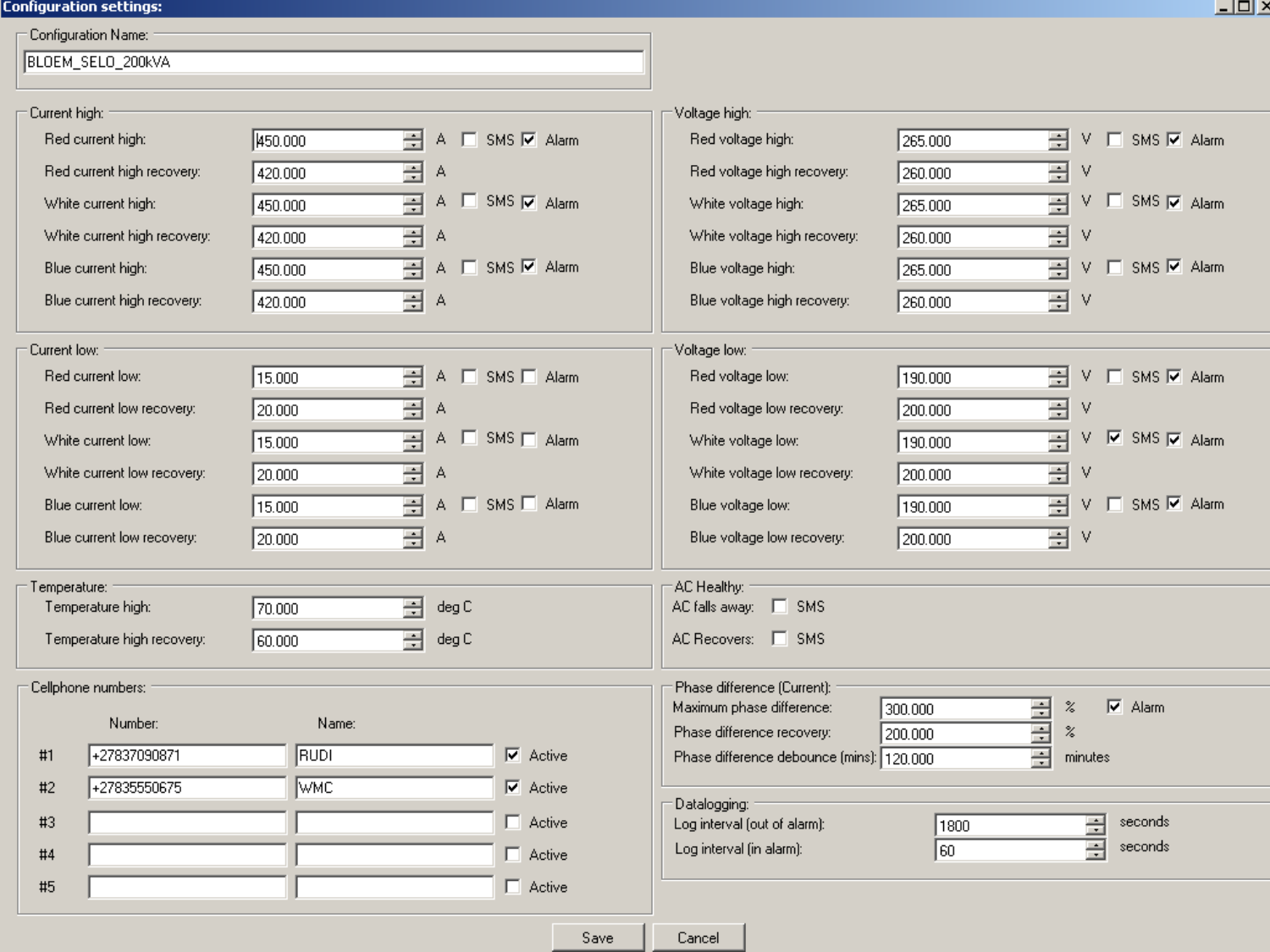## **GPRS PHILOSOPHY**

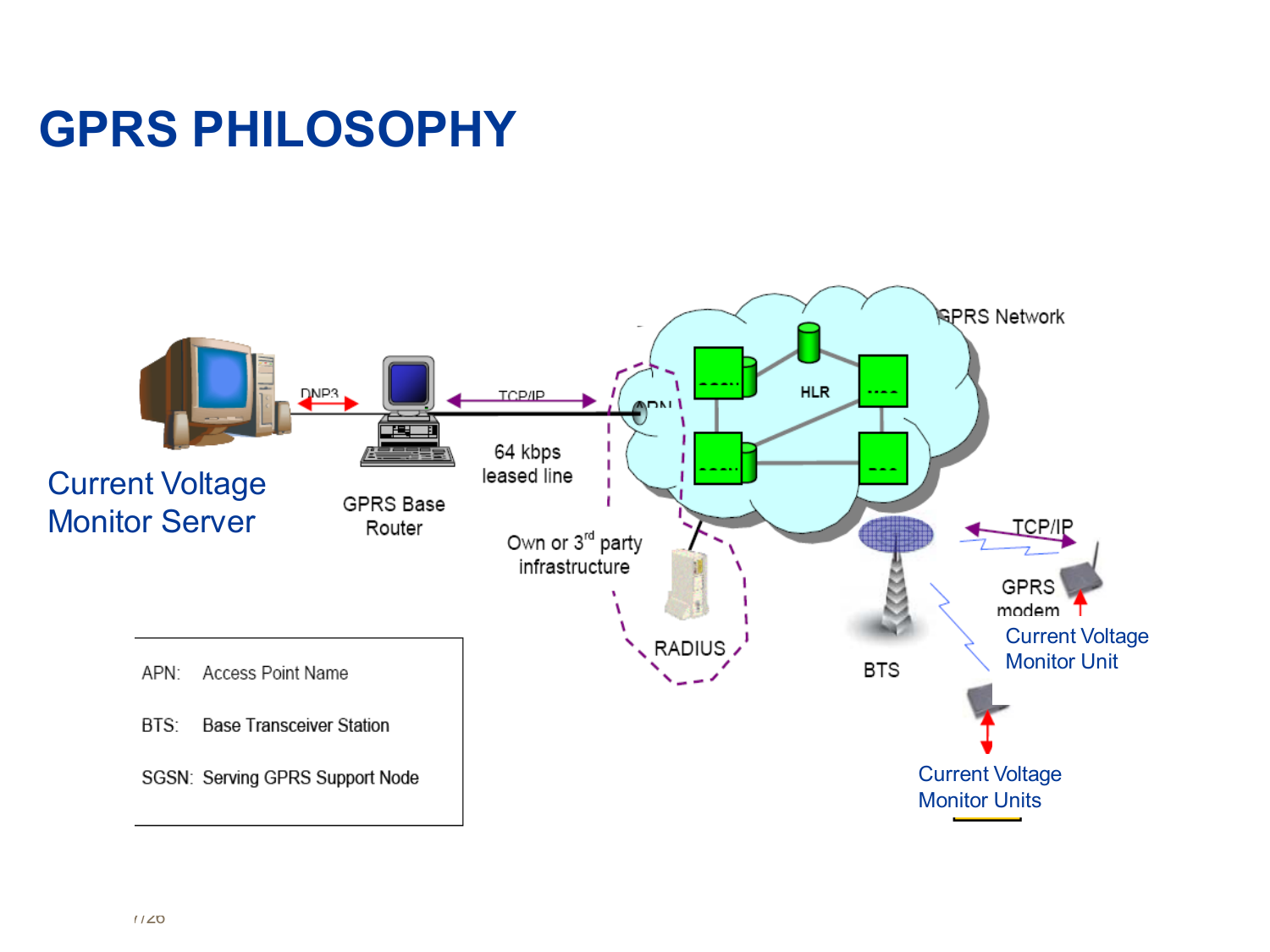Current and Voltage Monitor System

#### CVM – INSTALLED



CVM installed at 100 kVA Pole Mounted **Transformer**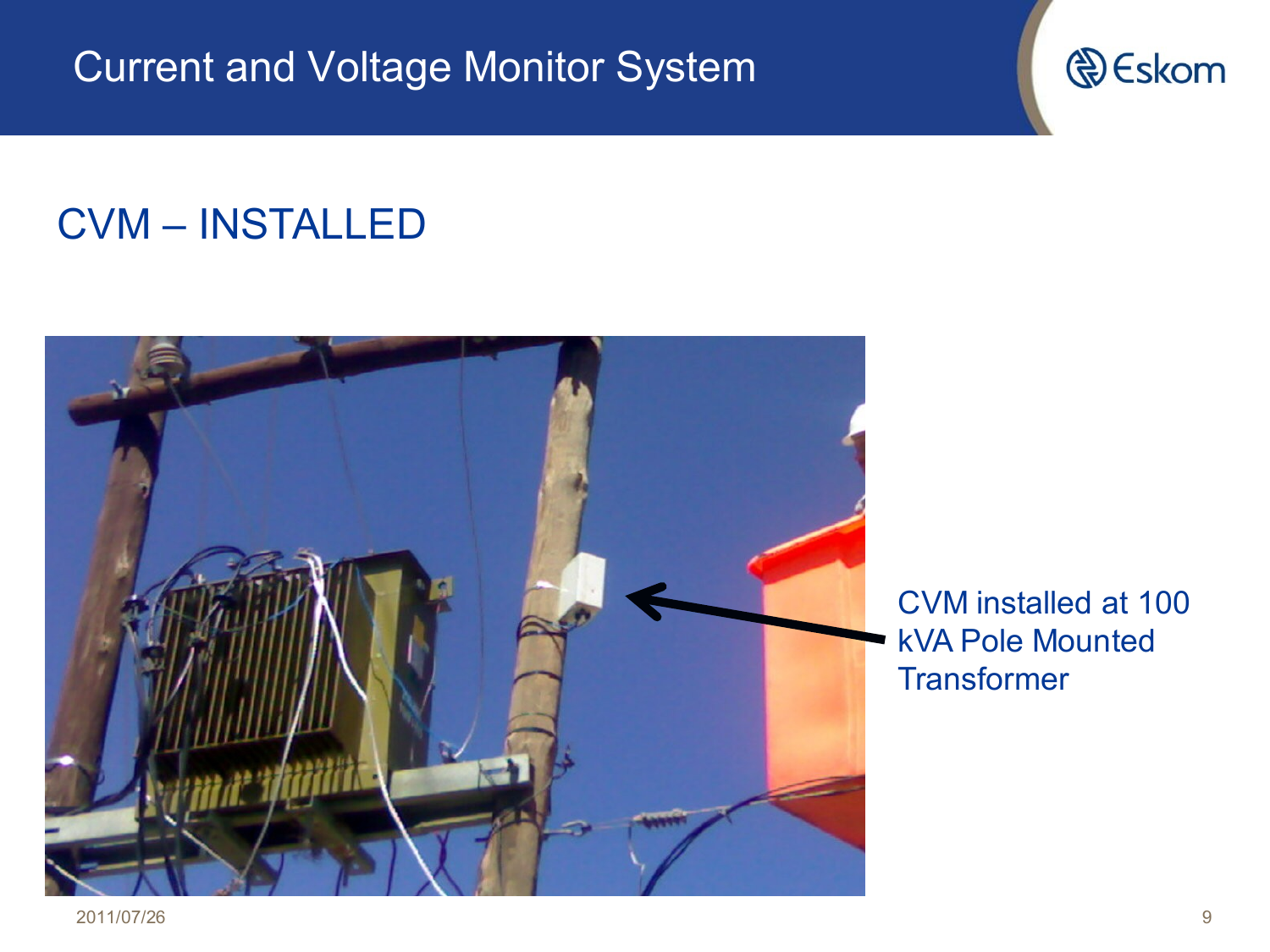• An example of Transformer overloading

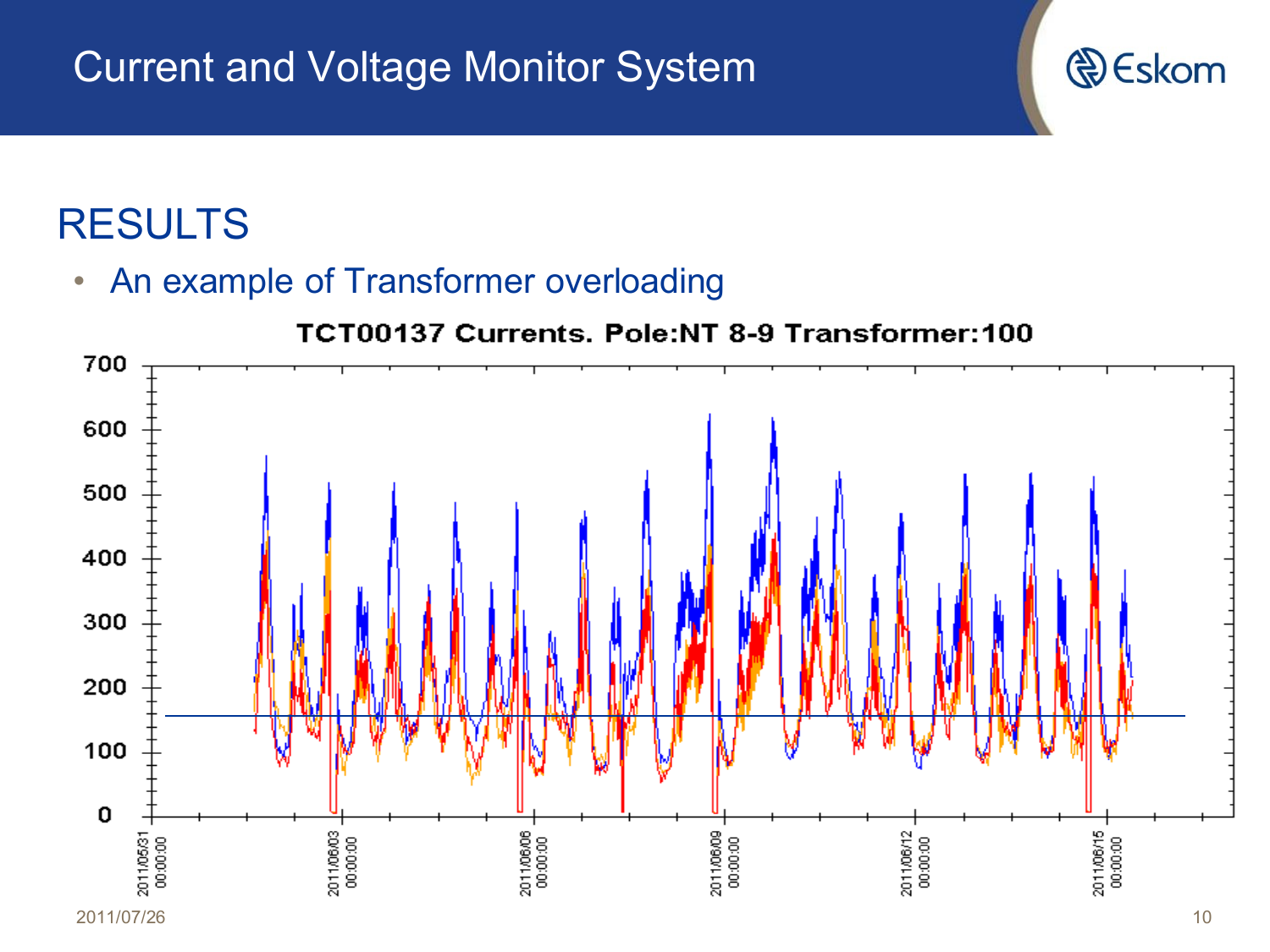• An example of interruptions

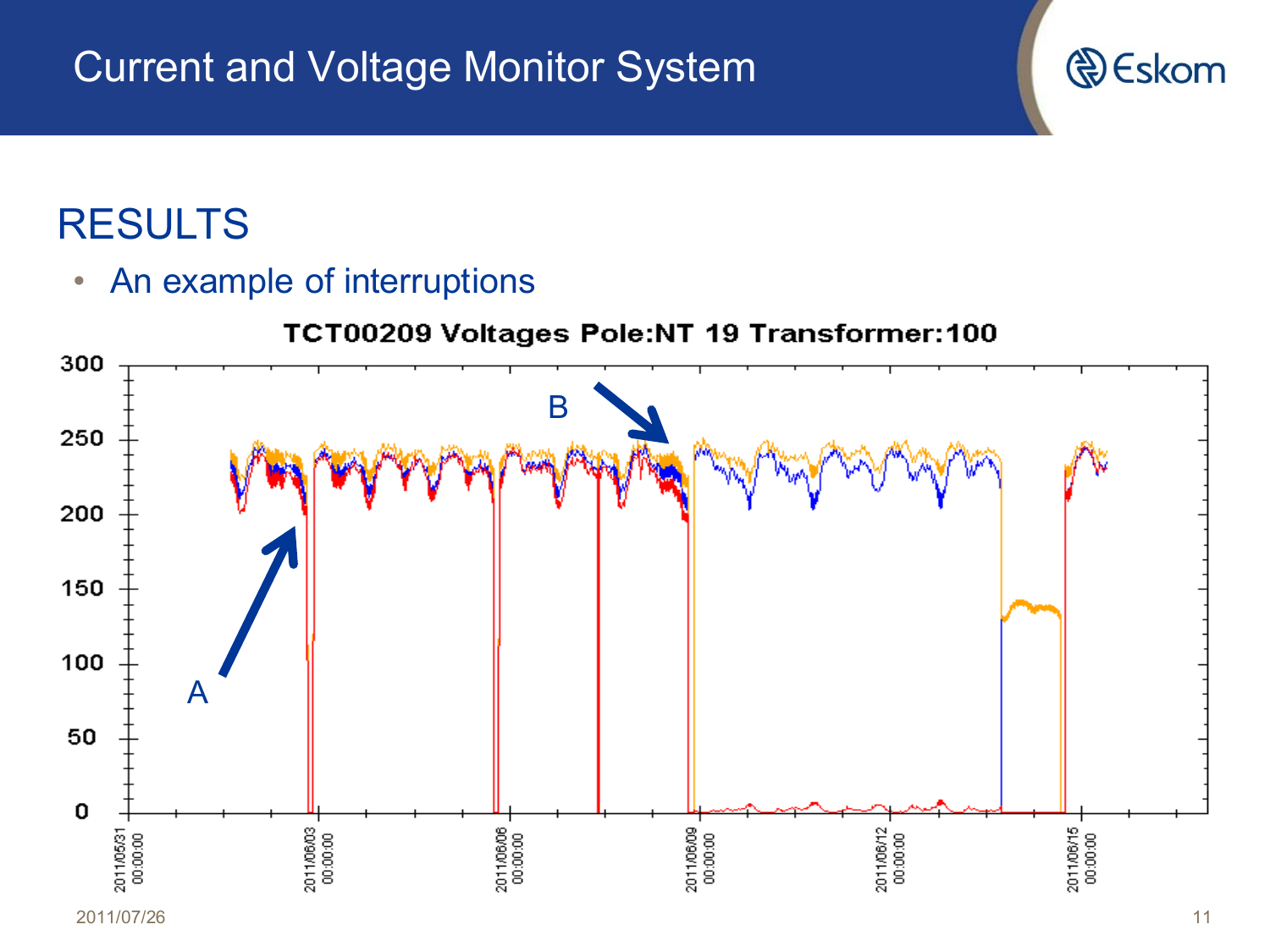• An example of HV Conductor burning off

#### TCT0194 Voltages Pole:HPO 77/7/43 Transformer:100

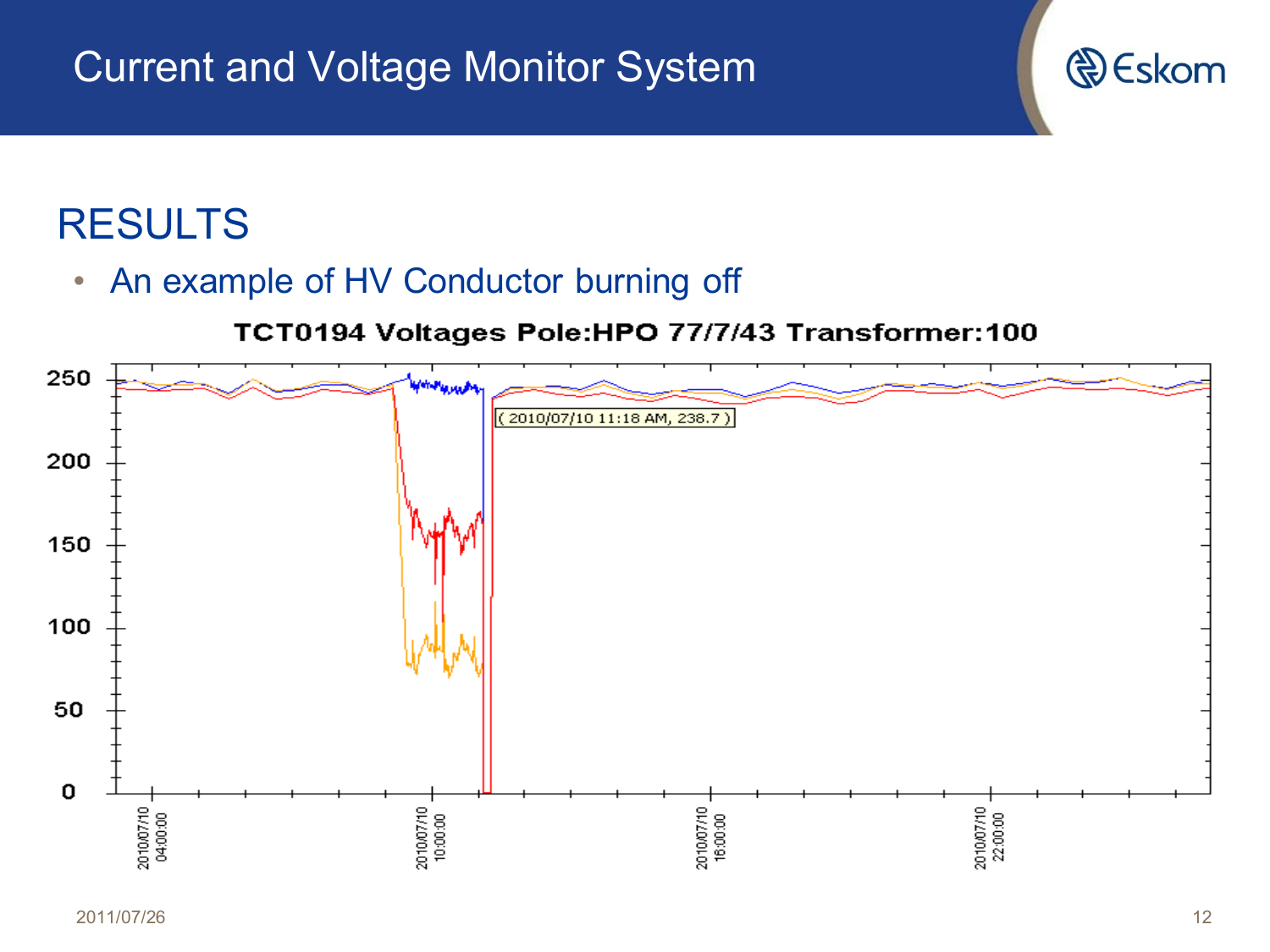#### Current and Voltage Monitor System



• An example of loose Neutral – Causing over Voltages

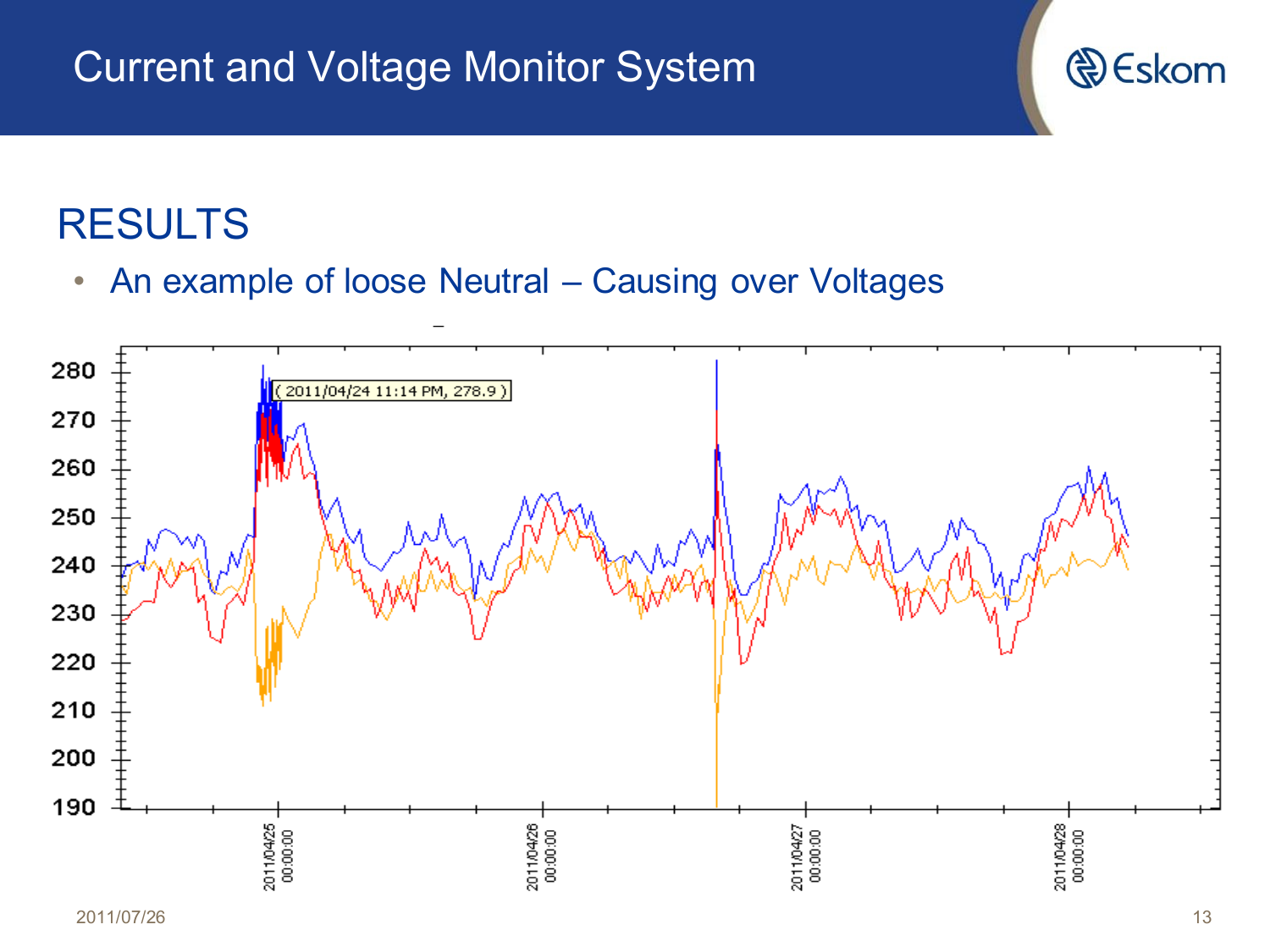#### REVENUE LOSSES

What methodology was used?

- 1. Used the kWh data of the CVM
- 2. Downloaded all the customer account numbers linked to a specific transformer
- 3. Downloaded all the revenue received from all the customers linked to a specific transformer over a period of five months
- 4. Then calculated the kWh value from the revenue received
- 5. Compare the calculated kWh to the measured kWh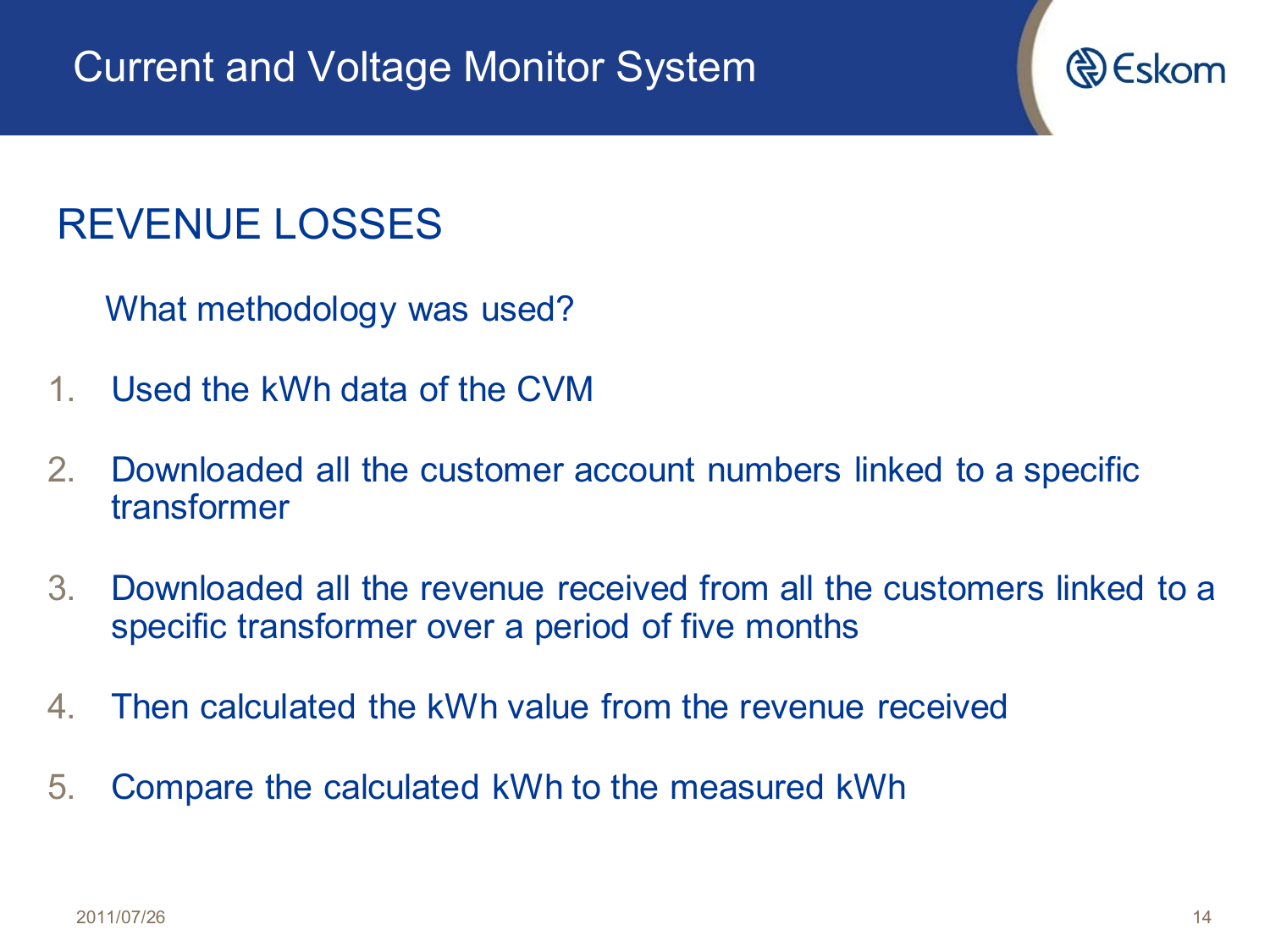

#### REVENUE LOSSES

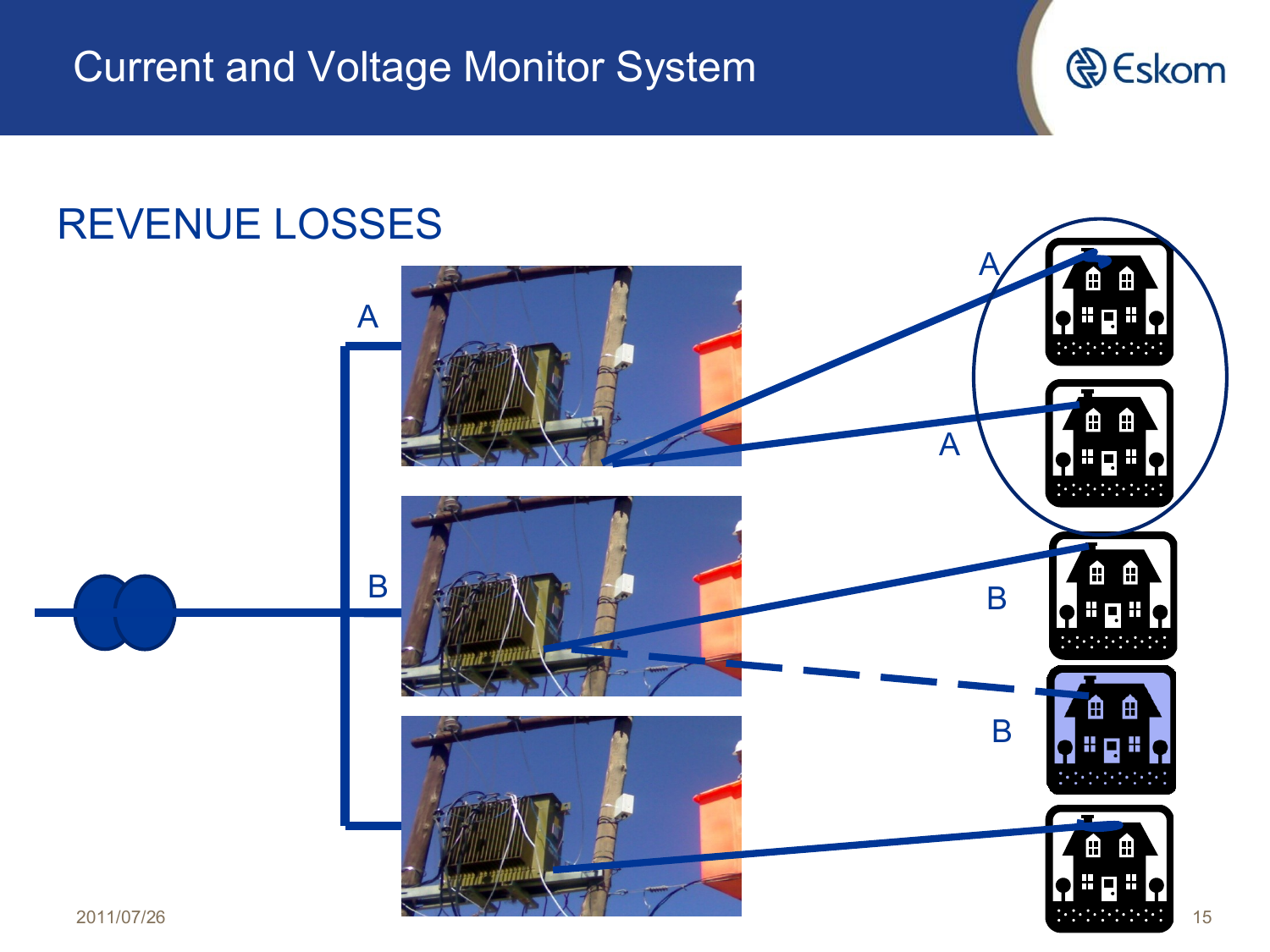| ccount<br>87                                   | Revenue               | Account<br>87                              | Revenue                  | Account                                    | Revenue      | Account<br>87            | Revenue                             | Account<br>87            | Revenue                                        | 46 |
|------------------------------------------------|-----------------------|--------------------------------------------|--------------------------|--------------------------------------------|--------------|--------------------------|-------------------------------------|--------------------------|------------------------------------------------|----|
| 9774763678                                     | 37                    | 9774763678 9.77E+09                        | 38                       | 87                                         | 42           |                          | 42<br>9774763678 9774763678         | 9774763678               | 32<br>5777256474                               |    |
| 8363800004 7571280705                          | 9774763678            | 8363800004 5.78E+09                        |                          | 9774763678<br>8363800004 7.57E+09          | $9.77E + 09$ |                          | 8363800004 5777256474               | 8363800004               | 9770733910                                     |    |
| 9477511381 9770733910                          |                       | 9477511381                                 | 7.57E+09                 | 9477511381 9.77E+09                        |              |                          | 9477511381 7571280705               |                          | 9477511381 7144476577                          |    |
| 9805229713 703258321                           |                       | 9805229713                                 | $9.77E + 09$             | 9805229713 7.03E+09                        |              |                          | 9805229713 9770733910               | 9805229713               | 6378664327                                     |    |
| 6074465385                                     | 7144476577            | 6074465385 7.03E+09                        |                          | 6074465385 7.14E+09                        |              |                          | 6074465385 7144476577               | 6074465385               | 7068223244                                     |    |
| 7606832163                                     | 7983782972            | 7606832163                                 | $7.14E + 09$             | 7606832163 5.82E+09                        |              |                          | 7606832163 5819139626               | 7606832163               | 6564961867                                     |    |
| 5092873288 7566318295                          |                       | 5092873288                                 | $5.82E + 09$             | 5092873288 7.98E+09                        |              |                          | 5092873288 7983782972               | 5092873288               | 8359238068                                     |    |
| 8985835288 7709223200                          |                       | 8985835288 7.57E+09                        |                          | 8985835288 7.57E+09                        |              |                          | 8985835288 7566318295               | 8985835288               | 8297124759                                     |    |
| 5777256474 6378664327                          |                       | 5777256474 6.38E+09                        |                          | 5777256474 6.98E+09                        |              |                          | 5777256474 6378664327               |                          | 5777256474 7922861481                          |    |
| 6102882052 7080996160                          |                       | 6102882052                                 | 7.07E+09                 | 6102882052 6.38E+09                        |              |                          | 6102882052 5699461420               | 6102882052               | 7626939662                                     |    |
| 5707213249 7068223244                          |                       | 5707213249                                 | $5.7E + 09$              | 5707213249                                 | $5.7E + 09$  |                          | 5707213249 6564961867               |                          | 5707213249 8769683043                          |    |
| 7388501655                                     | 5699461420            | 7388501655                                 | 8.77E+09                 | 7388501655 8.77E+09                        |              | 7388501655               | 8359238068                          | 7388501655               | 520042020                                      |    |
| 5951280312 8769683043                          |                       | 5951280312                                 | $5.2E + 09$              | 5951280312                                 | $5.2E + 09$  |                          | 5951280312 7922861481               |                          | 5951280312 698704056                           |    |
| 6547074935 5200420201                          |                       | 6547074935                                 | $6.99E + 09$             | 6547074935 6.99E+09                        |              |                          | 6547074935 8769683043               | 6547074935               | 6964911875                                     |    |
| 7926879279 6987040561                          |                       | 7926879279 6.96E+09                        |                          | 7926879279 6.96E+09                        |              |                          | 7926879279 5200420201               | 7926879279               | 5590959648                                     |    |
| 6096255663<br>5957110916 5590959648            | 6964911875            | 6096255663                                 | $5.59E + 09$             | 6096255663 5.59E+09<br>5957110916 8.99E+09 |              | 6096255663               | 6987040561                          | 6096255663<br>5957110916 | 8985835288                                     |    |
| 7524938343                                     | 8985835288            | 5957110916<br>7524938343                   | 8.99E+09<br>$5.09E + 09$ | 7524938343 5.09E+09                        |              | 7524938343               | 5957110916 6964911875<br>5590959648 | 7524938343               | 5092873288<br>7356420704                       |    |
| 5980308409 509287328                           |                       | 5980308409                                 | $9.94E + 09$             | 5980308409 9.94E+09                        |              |                          | 5980308409 8985835288               |                          | 5980308409 5755934941                          |    |
| 6256732269 9941760844                          |                       | 6256732269                                 | 7.36E+09                 | 6256732269 7.36E+09                        |              |                          | 6256732269 5092873288               | 6256732269               | 6074465385                                     |    |
| 7144476577                                     | 7356420704            | 7144476577                                 | $5.76E + 09$             | 7144476577 7.18E+09                        |              | 7144476577               | 9941760844                          | 7144476577               | 5707213249                                     |    |
| <mark>7136155015</mark> 5755934941             |                       | 7136155015                                 | $6.1E + 09$              | 7136155015 5.76E+09                        |              |                          | <mark>7136155015</mark> 7356420704  | 7136155015               | 6547074935                                     |    |
| 5889416476 6102882052                          |                       | 5889416476                                 | $6.07E + 09$             | 5889416476 6.1E+09                         |              |                          | 5889416476 7184954990               |                          | 5889416476 5889416476                          |    |
| 6027762462 607446538                           |                       | 6027762462                                 | $5.71E + 09$             | 6027762462 6.07E+09                        |              |                          | 6027762462 5755934941               | 6027762462               | 6027762462                                     |    |
| 5755934941 5707213249                          |                       | 5755934941 6.55E+09                        |                          | 5755934941 5.71E+09                        |              |                          | 5755934941 6102882052               |                          | 5755934941 7868286889                          |    |
| 5808296505 6547074935                          |                       | 5808296505                                 | $6.03E + 09$             | 5808296505 6.55E+09                        |              |                          | 5808296505 6074465385               | 5808296505               | 7926879279                                     |    |
| 5098091275 5889416476                          |                       | 5098091275                                 | 7.87E+09                 | 5098091275 5.89E+09                        |              |                          | 5098091275 5707213249               |                          | 5098091275 5951280312                          |    |
| 8504392014 6027762462                          |                       | 8504392014 7.93E+09                        |                          | 8504392014 6.03E+09                        |              |                          | 8504392014 6547074935               |                          | 8504392014 7915780164                          |    |
| 6378664327 7926879279                          |                       | 6378664327 9.81E+09                        |                          | 6378664327 7.39E+09<br>6958396068 7.93E+09 |              |                          | 6378664327 5889416476               |                          | 6378664327 9710924042                          |    |
| 6958396068                                     | 5951280312            | 6958396068                                 | $5.95E+09$               |                                            |              |                          | 6958396068 6027762462               |                          | 6958396068 7507411119                          |    |
| 6346745076 7915780164<br>6840366784 9710924042 |                       | 6346745076 8.76E+09<br>6840366784 7.92E+09 |                          | 6346745076 9.81E+09<br>6840366784 5.95E+09 |              | 6840366784               | 6346745076 7868286889<br>7926879279 |                          | 6346745076 8183269968<br>6840366784 7818982458 |    |
| 7032583213 6346745076                          |                       | 7032583213                                 | $6.35E + 09$             | 7032583213 6.84E+09                        |              |                          | <mark>7032583213</mark> 9805229713  | 7032583213               |                                                |    |
| 5916233894 7507411119                          |                       | 5916233894 8.99E+09                        |                          | 5916233894 7.92E+09                        |              |                          | 5916233894 5951280312               | 5916233894               |                                                |    |
|                                                | 7566318295 7520394101 | 7566318295 7.51E+09                        |                          | 7566318295 9.71E+09                        |              |                          | 7566318295 7397313708               | 7566318295               |                                                |    |
| 7184954990                                     | 7199443829            | 7184954990                                 | 7.52E+09                 | 7184954990 6.35E+09                        |              |                          | 7184954990 7915780164               | 7184954990               |                                                |    |
| 8769683043 7818982458                          |                       | 8769683043                                 | $7.2E + 09$              | 8769683043 8.99E+09                        |              |                          | 8769683043 9710924042               | 8769683043               |                                                |    |
| 6964911875                                     |                       | 6964911875 7.82E+09                        |                          | 6964911875 7.51E+09                        |              |                          | 6964911875 6346745076               | 6964911875               |                                                |    |
| 5701072815                                     |                       | 5701072815                                 |                          | 5701072815 7.52E+09                        |              |                          | 5701072815 7507411119               | 5701072815               |                                                |    |
| 7397313708                                     |                       | 7397313708                                 |                          | 7397313708 8.18E+09                        |              |                          | 7397313708 7520394101               | 7397313708               |                                                |    |
| 8763241175                                     |                       | 8763241175                                 |                          | 8763241175 7.2E+09                         |              |                          | 8763241175 8183269968               | 8763241175               |                                                |    |
| 7459587476                                     |                       | 7459587476                                 |                          | 7459587476 7.82E+09                        |              |                          | 7459587476 7199443829               | 7459587476               |                                                |    |
| 6983061214<br>5200420201                       |                       | 6983061214                                 |                          | 6983061214                                 |              | 6983061214               |                                     | 6983061214               |                                                |    |
| 6108695041                                     |                       | 5200420201<br>6108695041                   |                          | 5200420201<br>6108695041                   |              | 5200420201<br>6108695041 |                                     | 5200420201<br>6108695041 |                                                |    |
| 7868286889                                     |                       | 7868286889                                 |                          | 7868286889                                 |              | 7868286889               |                                     | 7868286889               |                                                |    |
| 9227306074                                     |                       | 9227306074                                 |                          | 9227306074                                 |              | 9227306074               |                                     | 9227306074               |                                                |    |
| 7709223200                                     |                       | 7709223200                                 |                          | 7709223200                                 |              | 7709223200               |                                     | 7709223200               |                                                |    |
| 9941760844                                     |                       | 9941760844                                 |                          | 9941760844                                 |              | 9941760844               |                                     | 9941760844               |                                                |    |
| 5699461420                                     |                       | 5699461420                                 |                          | 5699461420                                 |              | 5699461420               |                                     | 5699461420               |                                                |    |
| 7626939662                                     |                       | 7626939662                                 |                          | 7626939662                                 |              | 7626939662               |                                     | 7626939662               |                                                |    |
| 6564961867                                     |                       | 6564961867                                 |                          | 6564961867                                 |              | 6564961867               |                                     | 6564961867               |                                                |    |
| 7058828499                                     |                       | 7058828499                                 |                          | 7058828499                                 |              | 7058828499               |                                     | 7058828499               |                                                |    |
| 7054361536<br>6155576931                       |                       | 7054361536<br>6155576931                   |                          | 7054361536<br>6155576931                   |              | 7054361536               |                                     | 7054361536<br>6155576931 |                                                |    |
| 8991492679                                     |                       | 8991492679                                 |                          | 8991492679                                 |              | 6155576931<br>8991492679 |                                     | 8991492679               |                                                |    |
| 7068223244                                     |                       | 7068223244                                 |                          | 7068223244                                 |              | 7068223244               |                                     | 7068223244               |                                                |    |
| 8297124759                                     |                       | 8297124759                                 |                          | 8297124759                                 |              | 8297124759               |                                     | 8297124759               |                                                |    |
| 5819139626                                     |                       | 5819139626                                 |                          | 5819139626                                 |              | 5819139626               |                                     | 5819139626               |                                                |    |
| 7922861481                                     |                       | 7922861481                                 |                          | 7922861481                                 |              | 7922861481               |                                     | 7922861481               |                                                |    |
| 5794212011                                     |                       | 5794212011                                 |                          | 5794212011                                 |              | 5794212011               |                                     | 5794212011               |                                                |    |
| 7080996160                                     |                       | 7080996160                                 |                          | 7080996160                                 |              | 7080996160               |                                     | 7080996160               |                                                |    |
| 9381560932                                     |                       | 9381560932                                 |                          | 9381560932                                 |              | 9381560932               |                                     | 9381560932               |                                                |    |
| 6509768412                                     |                       | 6509768412                                 |                          | 6509768412                                 |              | 6509768412               |                                     | 6509768412               |                                                |    |
| 7818982458                                     |                       | 7818982458                                 |                          | 7818982458                                 |              | 7818982458               |                                     | 7818982458               |                                                |    |
| 6298208357                                     |                       | 6298208357<br>7507411119                   |                          | 6298208357                                 |              | 6298208357               |                                     | 6298208357               |                                                |    |
| 7507411119<br>7915780164                       |                       | 7915780164                                 |                          | 7507411119<br>7915780164                   |              | 7507411119<br>7915780164 |                                     | 7507411119<br>7915780164 |                                                |    |
| 7520394101                                     |                       | 7520394101                                 |                          | 7520394101                                 |              | 7520394101               |                                     | 7520394101               |                                                |    |
| 7571280705                                     |                       | 7571280705                                 |                          | 7571280705                                 |              | 7571280705               |                                     | 7571280705               |                                                |    |
| 8220579281                                     |                       | 8220579281                                 |                          | 8220579281                                 |              | 8220579281               |                                     | 8220579281               |                                                |    |
| 8183269968 / 07/26                             |                       | 8183269968                                 |                          | 8183269968                                 |              | 8183269968               |                                     | 8183269968               |                                                | 16 |
| 8230666090                                     |                       | 8230666090                                 |                          | 8230666090                                 |              | 8230666090               |                                     | 8230666090               |                                                |    |

| Account               | Revenue    | Account             | Revenue      | Account             | Revenue      | Account               | Revenue                            | Account |                    | Revenue |
|-----------------------|------------|---------------------|--------------|---------------------|--------------|-----------------------|------------------------------------|---------|--------------------|---------|
| 87                    | 37         | 87                  | 38           | 87                  | 42           | 87                    | 42                                 |         | 87                 |         |
| 9774763678            | 9774763678 | 9774763678          | $9.77E + 09$ | 9774763678          | $9.77E + 09$ |                       | 9774763678 9774763678              |         | 9774763678         | 5777256 |
| 8363800004            | 7571280705 | 8363800004 5.78E+09 |              | 8363800004          | 7.57E+09     |                       | 8363800004 5777256474              |         | 8363800004         | 9770733 |
| 9477511381            | 9770733910 | 9477511381 7.57E+09 |              | 9477511381          | $9.77E + 09$ | 9477511381            | 7571280705                         |         | 9477511381         | 7144476 |
| 9805229713 7032583213 |            | 9805229713 9.77E+09 |              | 9805229713 7.03E+09 |              |                       | 9805229713 9770733910              |         | 9805229713         | 6378664 |
| 6074465385            | 7144476577 | 6074465385 7.03E+09 |              | 6074465385 7.14E+09 |              | 6074465385 7144476577 |                                    |         | 6074465385         | 7068223 |
| 7606832163            | 7983782972 | 7606832163          | $7.14E + 09$ | 7606832163          | $5.82E + 09$ |                       | <mark>7606832163</mark> 5819139626 |         | 7606832163         | 6564961 |
| 5092873288            | 7566318295 | 5092873288 5.82E+09 |              | 5092873288 7.98E+09 |              |                       | 5092873288 7983782972              |         | 5092873288         | 8359238 |
| 8985835288            | 7709223200 | 8985835288 7.57E+09 |              | 8985835288          | $7.57E + 09$ | 8985835288 7566318295 |                                    |         | 8985835288         | 8297124 |
| 5777256474            | 6378664327 | 5777256474 6.38E+09 |              | 5777256474 6.98E+09 |              | 5777256474 637866432  |                                    |         | 5777256474         | 7922861 |
| 6102882052            | 7080996160 | 6102882052          | 7.07E+09     | 6102882052          | $6.38E + 09$ | 6102882052            | 5699461420                         |         | 6102882052         | 7626939 |
| 5707213249 7068223244 |            | 5707213249          | $5.7E + 09$  | 5707213249          | $5.7E + 09$  | 5707213249 6564961867 |                                    |         | 5707213249         | 8769683 |
| 7388501655            | 5699461420 | 7388501655          | $8.77E + 09$ | 7388501655 8.77E+09 |              | 7388501655            | 8359238068                         |         | 7388501655         | 5200420 |
| 5951280312            | 8769683043 | 5951280312          | $5.2E + 09$  | 5951280312          | $5.2E + 09$  |                       | 5951280312 7922861481              |         | 5951280312         | 6987040 |
| 6547074935            | 5200420201 | 6547074935 6.99E+09 |              | 6547074935 6.99E+09 |              |                       | 6547074935 8769683043              |         | 6547074935         | 6964911 |
| 7926879279            | 6987040561 | 7926879279 6.96E+09 |              | 7926879279 6.96E+09 |              |                       | 7926879279 5200420201              |         | 7926879279         | 5590959 |
| 6096255663            | 6964911875 | 6096255663          | $5.59E + 09$ | 6096255663          | $5.59E + 09$ | 6096255663            | 6987040561                         |         | 6096255663         | 8985835 |
| 5957110916            | 5590959648 | 5957110916 8.99E+09 |              | 5957110916 8.99E+09 |              | 5957110916 6964911875 |                                    |         | 5957110916         | 5092873 |
| 7524938343            | 8985835288 | 7524938343 5.09E+09 |              | 7524938343 5.09E+09 |              | 7524938343            | 5590959648                         |         | 7524938343         | 7356420 |
| 5980308409            | 5092873288 | 5980308409 9.94E+09 |              | 5980308409 9.94E+09 |              | 5980308409 8985835288 |                                    |         | 5980308409 5755934 |         |
| 6256732269            | 9941760844 | 6256732269          | 7.36E+09     | 6256732269          | 7.36E+09     | 6256732269 5092873288 |                                    |         | 6256732269         | 6074465 |
| 7144476577            | 7356420704 | 7144476577 5.76E+09 |              | 7144476577          | 7.18E+09     | 7144476577            | 9941760844                         |         | 7144476577         | 5707213 |
| 7136155015            | 5755934941 | 7136155015          | $6.1E + 09$  | 7136155015 5.76E+09 |              | 7136155015            | 7356420704                         |         | 7136155015         | 6547074 |
| 5889416476            | 6102882052 | 5889416476 6.07E+09 |              | 5889416476          | $6.1E + 09$  |                       | 5889416476 7184954990              |         | 5889416476         | 5889416 |
| 6027762462            | 6074465385 | 6027762462          | $5.71E + 09$ | 6027762462          | $6.07E + 09$ | 6027762462            | 5755934941                         |         | 6027762462         | 6027762 |
| 5755934941            | 5707213249 | 5755934941 6.55E+09 |              | 5755934941          | $5.71E + 09$ | 5755934941 6102882052 |                                    |         | 5755934941         | 7868286 |
| 5808296505            | 6547074935 | 5808296505          | $6.03E + 09$ | 5808296505          | $6.55E + 09$ | 5808296505            | 607446538                          |         | 5808296505         | 7926879 |
| 5098091275            | 5889416476 | 5098091275 7.87E+09 |              | 5098091275          | $5.89E + 09$ | 5098091275            | 5707213249                         |         | 5098091275         | 5951280 |
| 8504392014            | 6027762462 | 8504392014 7.93E+09 |              | 8504392014 6.03E+09 |              | 8504392014            | 6547074935                         |         | 8504392014         | 7915780 |
| 6378664327            | 7926879279 | 6378664327 9.81E+09 |              | 6378664327          | 7.39E+09     | 6378664327            | 5889416476                         |         | 6378664327         | 9710924 |
| 6958396068            | 5951280312 | 6958396068          | $5.95E + 09$ | 6958396068          | 7.93E+09     | 6958396068            | 6027762462                         |         | 6958396068         | 7507411 |
| 6346745076            | 7915780164 | 6346745076 8.76E+09 |              | 6346745076 9.81E+09 |              | 6346745076            | 7868286889                         |         | 6346745076 8183269 |         |
| 6840366784            | 9710924042 | 6840366784          | 7.92E+09     | 6840366784 5.95E+09 |              | 6840366784            | 7926879279                         |         | 6840366784 7818982 |         |
| 7032583213 6346745076 |            | 7032583213 6.35E+09 |              | 7032583213 6.84E+09 |              | 7032583213            | 9805229713                         |         | 7032583213         |         |
| 5916233894            | 7507411119 | 5916233894 8.99E+09 |              | 5916233894          | 7.92E+09     | 5916233894            | 5951280312                         |         | 5916233894         |         |
| 7566318295            | 7520394101 | 7566318295 7.51E+09 |              | 7566318295 9.71E+09 |              | 7566318295            | 7397313708                         |         | 7566318295         |         |
| 7184954990            | 7199443829 | 7184954990          | $7.52E + 09$ | 7184954990 6.35E+09 |              |                       | 7184954990 7915780164              |         | 7184954990         |         |
| 8769683043 7818982458 |            | 8769683043          | $7.2E + 09$  | 8769683043 8.99E+09 |              | 8769683043 9710924042 |                                    |         | 8769683043         |         |
| 6964911875            |            | 6964911875 7.82E+09 |              | 6964911875          | $7.51E + 09$ | 6964911875            | 6346745076                         |         | 6964911875         |         |
| 5701072815            |            | 5701072815          |              | 5701072815          | $7.52E + 09$ | 5701072815            | 7507411119                         |         | 5701072815         |         |
| 7397313708            |            | 7397313708          |              | 7397313708 8.18E+09 |              |                       | 7397313708 7520394101              |         | 7397313708         |         |
| 8763241175            |            | 8763241175          |              | 8763241175          | $7.2E + 09$  | 8763241175            | 8183269968                         |         | 8763241175         |         |
| 7459587476            |            | 7459587476          |              | 7459587476 7.82E+09 |              | 7459587476 7199443829 |                                    |         | 7459587476         |         |
| 6983061214            |            | 6983061214          |              | 6983061214          |              | 6983061214            |                                    |         | 6983061214         |         |
| 5200420201            |            | 5200420201          |              | 5200420201          |              | 5200420201            |                                    |         | 5200420201         |         |
| 6108695041            |            | 6108695041          |              | 6108695041          |              | 6108695041            |                                    |         | 6108695041         |         |
| 7868286889            |            | 7868286889          |              | 7868286889          |              | 7868286889            |                                    |         | 7868286889         |         |
| 9227306074            |            | 9227306074          |              | 9227306074          |              | 9227306074            |                                    |         | 9227306074         |         |
| 7709223200            |            | 7709223200          |              | 7709223200          |              | 7709223200            |                                    |         | 7709223200         |         |
| 9941760844            |            | 9941760844          |              | 9941760844          |              | 9941760844            |                                    |         | 9941760844         |         |
| 5699461420            |            | 5699461420          |              | 5699461420          |              | 5699461420            |                                    |         | 5699461420         |         |
| 7626939662            |            | 7626939662          |              | 7626939662          |              | 7626939662            |                                    |         | 7626939662         |         |
| 6564961867            |            | 6564961867          |              | 6564961867          |              | 6564961867            |                                    |         | 6564961867         |         |
| 7058828499            |            | 7058828499          |              | 7058828499          |              | 7058828499            |                                    |         | 7058828499         |         |
| 7054361536            |            | 7054361536          |              | 7054361536          |              | 7054361536            |                                    |         | 7054361536         |         |
| 6155576931            |            | 6155576931          |              | 6155576931          |              | 6155576931            |                                    |         | 6155576931         |         |
| 8991492679            |            | 8991492679          |              | 8991492679          |              | 8991492679            |                                    |         | 8991492679         |         |
| 7068223244            |            | 7068223244          |              | 7068223244          |              | 7068223244            |                                    |         | 7068223244         |         |
| 8297124759            |            | 8297124759          |              | 8297124759          |              | 8297124759            |                                    |         | 8297124759         |         |
| 5819139626            |            | 5819139626          |              | 5819139626          |              | 5819139626            |                                    |         | 5819139626         |         |
| 7922861481            |            | 7922861481          |              | 7922861481          |              | 7922861481            |                                    |         | 7922861481         |         |
| 5794212011            |            | 5794212011          |              | 5794212011          |              | 5794212011            |                                    |         | 5794212011         |         |
| 7080996160            |            | 7080996160          |              | 7080996160          |              | 7080996160            |                                    |         | 7080996160         |         |
| 9381560932            |            | 9381560932          |              | 9381560932          |              | 9381560932            |                                    |         | 9381560932         |         |
| 6509768412            |            | 6509768412          |              | 6509768412          |              | 6509768412            |                                    |         | 6509768412         |         |
| 7818982458            |            | 7818982458          |              | 7818982458          |              | 7818982458            |                                    |         | 7818982458         |         |
| 6298208357            |            | 6298208357          |              | 6298208357          |              | 6298208357            |                                    |         | 6298208357         |         |
| 7507411119            |            | 7507411119          |              | 7507411119          |              | 7507411119            |                                    |         | 7507411119         |         |
| 7915780164            |            | 7915780164          |              | 7915780164          |              | 7915780164            |                                    |         | 7915780164         |         |
| 7520394101            |            | 7520394101          |              | 7520394101          |              | 7520394101            |                                    |         | 7520394101         |         |
| 7571280705            |            | 7571280705          |              | 7571280705          |              | 7571280705            |                                    |         | 7571280705         |         |
| 8220579281            |            | 8220579281          |              | 8220579281          |              | 8220579281            |                                    |         | 8220579281         |         |
| 8183269968 / 07/26    |            | 8183269968          |              | 8183269968          |              | 8183269968            |                                    |         | 8183269968         |         |
|                       |            |                     |              |                     |              |                       |                                    |         |                    |         |

| count                                                                                              | Revenue                                  |
|----------------------------------------------------------------------------------------------------|------------------------------------------|
| 87                                                                                                 |                                          |
| 9774763678<br>3363800004                                                                           |                                          |
| $\overline{511}$<br>۶<br>1                                                                         | ¢<br>ī<br>1<br>Y                         |
| 9477<br>9805<br>š                                                                                  | ī                                        |
| 1<br>4465<br>607<br>85                                                                             | J<br>ï<br>κ<br>ŧ                         |
| ť<br>ŧ<br>í<br>١٤<br>í                                                                             | I<br>X<br>1                              |
| 50<br>Х<br>28<br>ξ                                                                                 | я<br>÷.<br>ÿ                             |
| 3985<br>35:<br>۶<br>š.<br>₹                                                                        | - (<br>)9                                |
| f<br>7                                                                                             | ٤F<br>÷(<br>ÿ                            |
|                                                                                                    | 3I<br>÷(                                 |
| 610288205 <mark>2</mark><br>5707213249<br>Ę                                                        |                                          |
| 7388501655                                                                                         | $^{+}$<br>F<br>X                         |
| 5951280312                                                                                         | ۴Ć<br>X                                  |
| 5547074935                                                                                         | 99 I<br>٠Ć<br>X<br>ł<br>€                |
| 79.<br>.687<br>92<br>Ï                                                                             | <b>16</b><br>¢<br>œ<br>6                 |
| 309625566:                                                                                         | ś<br>эI<br>Ò<br>X<br>f                   |
| <u>5957110916</u>                                                                                  | $\frac{1}{2}$<br>X<br>) I<br>ł           |
| 7524938343                                                                                         | $\overline{\mathbf{0}}$<br>Ó<br>)9I<br>f |
|                                                                                                    | $\overline{4}$<br>X<br>-0<br>ł           |
|                                                                                                    | lбI<br>X<br>¢<br>X<br>ŧ                  |
|                                                                                                    | 81<br>٠C<br>$\overline{9}$<br>۰<br>ŧ     |
| 5889416<br>476                                                                                     | <u>61</u><br>+09<br>Ç<br>11              |
| 3027762462                                                                                         | Ī<br>Ŧ.<br>οğ<br>٢<br>í                  |
| 575593494<br>1                                                                                     | 11<br>+09<br>ŧ                           |
| 5808296505                                                                                         | ť<br>ļ<br>5.<br>5 E<br>+09<br>э          |
|                                                                                                    | +09<br>ļ<br>٤<br>39F                     |
|                                                                                                    | €<br>Ó<br>X<br>31<br>+09                 |
|                                                                                                    | 9I<br>+о<br>J                            |
| 3                                                                                                  | Ś<br>31<br>+09                           |
| 3346745076                                                                                         | ¢<br>81E<br>+09                          |
| 384036678                                                                                          | $\overline{351}$<br>5<br>+09             |
| 7032583<br>32<br><u>-------</u><br>59162338                                                        | $+0s$<br>84 <sub>I</sub><br>6<br>€       |
|                                                                                                    | $+09$<br>92I<br>$\overline{71}$<br>$+09$ |
| 756631829<br>5<br>7184954990                                                                       | g<br>$\overline{+09}$<br>35F<br>F        |
| 3769683043                                                                                         | $+09$<br>99F                             |
|                                                                                                    | $+09$<br>ŝ<br>ì                          |
|                                                                                                    | $\overline{+09}$                         |
|                                                                                                    | ۴O<br>۹F<br>Э                            |
| <mark>3763241175</mark>                                                                            | ō                                        |
| 7459587476<br>3983061214                                                                           | ì<br>)9<br>T                             |
|                                                                                                    |                                          |
| 5200420201                                                                                         |                                          |
| 5041<br>3108695                                                                                    |                                          |
| 7868286889                                                                                         |                                          |
| , 20020009<br>0227306074<br>7709223200<br>0941760844                                               |                                          |
|                                                                                                    |                                          |
|                                                                                                    |                                          |
| 5699461420<br>7626939662<br>$\frac{20}{2}$                                                         |                                          |
| <mark>5564961867</mark>                                                                            |                                          |
| 7058828499                                                                                         |                                          |
| <del>000628499</del><br>  054361536<br>  3155576931<br>  309122759<br>  3297124759<br>  3297861484 |                                          |
|                                                                                                    |                                          |
|                                                                                                    |                                          |
|                                                                                                    |                                          |
|                                                                                                    |                                          |
|                                                                                                    |                                          |
| 5819139626<br>7922861481<br>5794212011<br>7080996160                                               |                                          |
|                                                                                                    |                                          |
|                                                                                                    |                                          |
| <mark>93815609:</mark>                                                                             |                                          |
|                                                                                                    |                                          |
| ŝ.                                                                                                 |                                          |
| <mark>62982083</mark><br>75074111<br>1                                                             |                                          |
| 791578016                                                                                          |                                          |
| 7520394101                                                                                         |                                          |
| 7571<br>280705                                                                                     |                                          |
| 8112881<br>32205792<br>31832699<br>$\frac{281}{281}$                                               |                                          |
| <b>GOGS</b>                                                                                        |                                          |

| :count                                                                                                                                                    |                          | F<br>≷evenue                                                                                               |
|-----------------------------------------------------------------------------------------------------------------------------------------------------------|--------------------------|------------------------------------------------------------------------------------------------------------|
| 87<br><mark>74763678</mark><br>863800004                                                                                                                  |                          |                                                                                                            |
| ł                                                                                                                                                         |                          |                                                                                                            |
| Ś                                                                                                                                                         |                          |                                                                                                            |
|                                                                                                                                                           |                          |                                                                                                            |
| 000000<br>07446<br>00083<br>55385<br>€                                                                                                                    |                          |                                                                                                            |
|                                                                                                                                                           |                          | 1                                                                                                          |
| 092873288<br>50                                                                                                                                           |                          |                                                                                                            |
|                                                                                                                                                           |                          | 1<br>$\frac{1}{2}$                                                                                         |
|                                                                                                                                                           |                          |                                                                                                            |
|                                                                                                                                                           |                          | 1<br>€                                                                                                     |
| 0005835288<br>8985835288<br>5777256474<br>6102882052<br>5707213249<br>7388501655                                                                          |                          | 318<br>380<br>314                                                                                          |
| 738830103<br>595128031<br>654707493<br>792687927                                                                                                          |                          | 36                                                                                                         |
|                                                                                                                                                           |                          | $rac{92}{6}$<br>96                                                                                         |
|                                                                                                                                                           |                          | $\frac{376}{20}$<br>X                                                                                      |
| 6096255663<br>6                                                                                                                                           | 3                        | 8830<br>1202<br>0405<br>0118<br>0596<br>69<br>)!<br>$\overline{\phantom{a}}$                               |
| ----------------<br>5957110916<br>7524938343                                                                                                              |                          | 6<br>ЭG                                                                                                    |
|                                                                                                                                                           |                          | 9C                                                                                                         |
| 5980308409<br>6256732269<br>7144476577                                                                                                                    |                          | Ŝ<br>398                                                                                                   |
|                                                                                                                                                           |                          | $\mathbf$<br>7608<br>Š<br>1                                                                                |
| <u>, 1353.83</u><br><mark>71361550</mark>                                                                                                                 | 15<br>ŗ                  | 207                                                                                                        |
|                                                                                                                                                           |                          | $\frac{1}{2}$<br>ä.<br>49<br>1                                                                             |
| 5889416476<br>6027762462<br>5755934941                                                                                                                    |                          | $\frac{107}{245}$<br>ł<br>ł<br>i9:                                                                         |
|                                                                                                                                                           |                          | ic<br>S<br>$\overline{10}$<br>$\overline{\mathbf{z}}$<br>$\epsilon$<br><u>)</u><br>$\overline{\mathbf{3}}$ |
| 575555454<br>580829650<br>509809127<br>850439201<br>637866432<br>695839606                                                                                |                          | $\overline{\textbf{0}}$<br>€<br>46                                                                         |
|                                                                                                                                                           |                          | $\frac{0.72132}{0.072132}$<br>ŧ<br>707                                                                     |
|                                                                                                                                                           |                          | $\epsilon$                                                                                                 |
|                                                                                                                                                           |                          | $\frac{1}{2416}$<br>ŝ                                                                                      |
|                                                                                                                                                           | $\overline{\mathbf{58}}$ | 277624<br>$\overline{\mathbf{50}}$<br>$\epsilon$                                                           |
| $\overline{\epsilon}$<br>33467<br>68403                                                                                                                   |                          | 7868<br>2868<br>3792                                                                                       |
| 36<br>šξ                                                                                                                                                  | 4                        | 97                                                                                                         |
|                                                                                                                                                           | $\overline{1}$           | $\overline{\mathbf{30}}$<br>ī                                                                              |
| 004030070-<br>703258321:<br>591623389-<br>756631829:<br>718495499:                                                                                        |                          | $\frac{137}{801}$<br>7                                                                                     |
|                                                                                                                                                           | J                        | $\frac{7}{15}$                                                                                             |
| $\overline{\text{30}}$                                                                                                                                    |                          | $rac{1}{2}$<br>$\overline{\mathbf{o}}$                                                                     |
| 876968<br>696491<br>9118                                                                                                                                  |                          | ł<br>É                                                                                                     |
| ī<br><mark>570107</mark><br>739731                                                                                                                        |                          | í<br>$\frac{1}{\sigma}$                                                                                    |
|                                                                                                                                                           | $\overline{18}$          | 3                                                                                                          |
| $\begin{array}{r} 2753241175 \\ 7459587476 \\ 6983061214 \\ 5200420201 \\ 6108695041 \end{array}$                                                         |                          |                                                                                                            |
|                                                                                                                                                           |                          |                                                                                                            |
| 83061<br>00420<br>08695                                                                                                                                   |                          |                                                                                                            |
|                                                                                                                                                           |                          |                                                                                                            |
| $\frac{6}{7}$<br>368                                                                                                                                      |                          |                                                                                                            |
| $\frac{185}{9227306}$<br>$\frac{1}{2}$                                                                                                                    |                          |                                                                                                            |
|                                                                                                                                                           | Ï                        |                                                                                                            |
|                                                                                                                                                           |                          |                                                                                                            |
| 99417608<br>56994614<br>76269396                                                                                                                          | ١                        |                                                                                                            |
|                                                                                                                                                           |                          |                                                                                                            |
| $\overline{\bf{56}}$<br>4S<br>9C<br>518                                                                                                                   |                          |                                                                                                            |
| 7058828499                                                                                                                                                |                          |                                                                                                            |
| 7054361536<br>7054361536<br>6155576931<br>8991492679<br>7068223244<br>8297124759<br>5819139628<br>794212011<br>7780942180                                 |                          |                                                                                                            |
|                                                                                                                                                           |                          |                                                                                                            |
|                                                                                                                                                           |                          |                                                                                                            |
|                                                                                                                                                           |                          |                                                                                                            |
|                                                                                                                                                           |                          |                                                                                                            |
|                                                                                                                                                           |                          |                                                                                                            |
|                                                                                                                                                           |                          |                                                                                                            |
|                                                                                                                                                           |                          |                                                                                                            |
|                                                                                                                                                           |                          |                                                                                                            |
|                                                                                                                                                           |                          |                                                                                                            |
|                                                                                                                                                           |                          |                                                                                                            |
|                                                                                                                                                           |                          |                                                                                                            |
|                                                                                                                                                           |                          |                                                                                                            |
| 5794212011<br>938156096160<br>9381560932<br>6509768412<br>78189820835<br>7507411119<br>7915780164<br>75203941015<br>8220579281<br>8220579281<br>832699989 |                          |                                                                                                            |
|                                                                                                                                                           |                          |                                                                                                            |
|                                                                                                                                                           |                          |                                                                                                            |
|                                                                                                                                                           |                          |                                                                                                            |
|                                                                                                                                                           |                          |                                                                                                            |

| count<br>Revenue                                               | Account<br>Revenue                                | Account<br>Revenue                                | Account<br>Revenue                                | Account<br>Revenue                                   |              |
|----------------------------------------------------------------|---------------------------------------------------|---------------------------------------------------|---------------------------------------------------|------------------------------------------------------|--------------|
| 37<br>87                                                       | 87<br>38                                          | 87<br>42                                          | 87<br>42                                          | 87<br>32                                             | 46           |
| 9774763678  9774763678                                         | 9774763678<br>$9.77E + 09$                        | 9774763678 9.77E+09                               | 9774763678 9774763678                             | 9774763678 5777256474                                |              |
|                                                                | 8363800004 5.78E+09                               | 8363800004 7.57E+09                               | 8363800004 5777256474                             | 8363800004 9770733910                                |              |
|                                                                | 9477511381 7.57E+09<br>9805229713 9.77E+09        | 9477511381 9.77E+09<br>9805229713 7.03E+09        | 9477511381 7571280705<br>9805229713 9770733910    | 9477511381 7144476577<br>9805229713 6378664327       |              |
| 6074465385 7144476577                                          | 6074465385 7.03E+09                               | 6074465385 7.14E+09                               | 6074465385 7144476577                             | 6074465385 7068223244                                |              |
|                                                                | 7606832163 7.14E+09                               | 7606832163 5.82E+09                               | 7606832163 5819139626                             | 7606832163<br>6564961867                             |              |
|                                                                | 5092873288 5.82E+09                               | 5092873288 7.98E+09                               | 5092873288 798378297                              | 5092873288<br>8359238068                             |              |
| 8985835288 7709223200                                          | 8985835288 7.57E+09                               | 8985835288 7.57E+09                               | 8985835288 7566318295                             | 8985835288<br>8297124759                             |              |
| <mark>5777256474</mark> 6378664327                             | 5777256474 6.38E+09<br>6102882052<br>7.07E+09     | 5777256474 6.98E+09                               | 5777256474 6378664327<br>6102882052 5699461420    | 5777256474<br>7922861481<br>6102882052<br>7626939662 |              |
| 6102882052 7080996160<br>5707213249 7068223244                 | 5707213249<br>$5.7E + 09$                         | 6102882052 6.38E+09<br>5707213249<br>$5.7E + 09$  | 5707213249 6564961867                             | 5707213249 8769683043                                |              |
| 7388501655<br>5699461420                                       | 7388501655 8.77E+09                               | 7388501655 8.77E+09                               | 7388501655 8359238068                             | 7388501655<br>5200420201                             |              |
| <mark>5951280312 8769683043</mark>                             | 5951280312<br>$5.2E + 09$                         | 5951280312<br>$5.2E + 09$                         | 5951280312 792286148                              | 5951280312<br>6987040561                             |              |
| 6547074935  520042020 <sup>.</sup>                             | 6547074935 6.99E+09                               | 6547074935 6.99E+09                               | 6547074935 8769683043                             | 6547074935 6964911875                                |              |
| 7926879279<br>  698704056 <i>*</i>                             | 7926879279 6.96E+09                               | 7926879279 6.96E+09                               | 7926879279 5200420201                             | 7926879279<br>5590959648                             |              |
| 609625566:<br>6964911875                                       | 6096255663<br>$5.59E + 09$<br>5957110916 8.99E+09 | 6096255663<br>$5.59E + 09$<br>5957110916 8.99E+09 | 6096255663<br>6987040561<br>5957110916 6964911875 | 6096255663<br>8985835288<br>5957110916 5092873288    |              |
| <mark>7524938343</mark><br>8985835288                          | 7524938343 5.09E+09                               | 7524938343 5.09E+09                               | 7524938343 5590959648                             | 7524938343 7356420704                                |              |
|                                                                | 5980308409 9.94E+09                               | 5980308409 9.94E+09                               | 5980308409 8985835288                             | 5980308409 5755934941                                |              |
| <mark>6256732269</mark><br>9941760844                          | 6256732269 7.36E+09                               | 6256732269 7.36E+09                               | 6256732269 5092873288                             | 6256732269 6074465385                                |              |
| 7144476577<br>7356420704                                       | 7144476577 5.76E+09                               | 7144476577 7.18E+09                               | 7144476577 9941760844                             | 7144476577<br>5707213249                             |              |
| <mark>7136155015</mark><br>5755934941<br>5889416476 610288205  | 7136155015<br>$6.1E + 09$<br>5889416476 6.07E+09  | 7136155015 5.76E+09<br>5889416476<br>$6.1E + 09$  | 7136155015 7356420704<br>5889416476 7184954990    | 7136155015 6547074935<br>5889416476 5889416476       |              |
| 6027762462  607446538¦                                         | 6027762462<br>$5.71E + 09$                        | 6027762462 6.07E+09                               | 6027762462 5755934941                             | 6027762462<br>6027762462                             |              |
| 5755934941  5707213249                                         | 5755934941 6.55E+09                               | 5755934941 5.71E+09                               | 5755934941 6102882052                             | 5755934941<br>7868286889                             |              |
| 654707493<br><mark>580829650!</mark>                           | 5808296505 6.03E+09                               | 5808296505 6.55E+09                               | 5808296505 6074465385                             | 5808296505 7926879279                                |              |
| <mark>5098091275</mark><br>5889416476                          | 5098091275 7.87E+09                               | 5098091275 5.89E+09                               | 5098091275 5707213249                             | 5098091275<br>5951280312                             |              |
| <mark>8504392014</mark> 6027762462                             | 8504392014 7.93E+09                               | 8504392014 6.03E+09                               | 8504392014 6547074935                             | 8504392014 7915780164                                |              |
| 6378664327 7926879279<br><mark>6958396068</mark><br>5951280312 | 6378664327 9.81E+09<br>6958396068 5.95E+09        | 6378664327 7.39E+09<br>6958396068 7.93E+09        | 6378664327 5889416476<br>6958396068 602776246     | 6378664327 9710924042<br>6958396068 7507411119       |              |
| 6346745076  7915780164                                         | 6346745076 8.76E+09                               | 6346745076 9.81E+09                               | 6346745076 7868286889                             | 6346745076 8183269968                                |              |
|                                                                | 6840366784 7.92E+09                               | 6840366784 5.95E+09                               | 6840366784 7926879279                             | 6840366784 7818982458                                |              |
| 7032583213  6346745076                                         | 7032583213 6.35E+09                               | 7032583213 6.84E+09                               | 7032583213<br>9805229713                          | 7032583213                                           |              |
|                                                                | 5916233894 8.99E+09                               | 5916233894 7.92E+09                               | 5916233894 5951280312                             | 5916233894                                           |              |
| <mark>7184954990</mark> 7199443829                             | 7566318295 7.51E+09<br>7184954990 7.52E+09        | 7566318295 9.71E+09<br>7184954990 6.35E+09        | 7566318295 7397313708<br>7184954990 7915780164    | 7566318295<br>7184954990                             |              |
| 8769683043  7818982458                                         | 8769683043<br>7.2E+09                             | 8769683043 8.99E+09                               | 8769683043 9710924042                             | 8769683043                                           |              |
| 6964911875                                                     | 6964911875 7.82E+09                               | 6964911875 7.51E+09                               | 6964911875 6346745076                             | 6964911875                                           |              |
| 5701072815                                                     | 5701072815                                        | 5701072815 7.52E+09                               | 5701072815 7507411119                             | 5701072815                                           |              |
| 7397313708                                                     | 7397313708                                        | 7397313708 8.18E+09                               | 7397313708 7520394101                             | 7397313708                                           |              |
| 8763241175<br>7459587476                                       | 8763241175<br>7459587476                          | 8763241175<br>$7.2E + 09$<br>7459587476 7.82E+09  | 8763241175 8183269968<br>7459587476 7199443829    | 8763241175<br>7459587476                             |              |
| 6983061214                                                     | 6983061214                                        | 6983061214                                        | 6983061214                                        | 6983061214                                           |              |
| 5200420201                                                     | 5200420201                                        | 5200420201                                        | 5200420201                                        | 5200420201                                           |              |
| 6108695041                                                     | 6108695041                                        | 6108695041                                        | 6108695041                                        | 6108695041                                           |              |
| 7868286889                                                     | 7868286889                                        | 7868286889                                        | 7868286889                                        | 7868286889                                           |              |
| 9227306074<br>7709223200                                       | 9227306074<br>7709223200                          | 9227306074<br>7709223200                          | 9227306074<br>7709223200                          | 9227306074<br>7709223200                             |              |
| 9941760844                                                     | 9941760844                                        | 9941760844                                        | 9941760844                                        | 9941760844                                           |              |
| 5699461420                                                     | 5699461420                                        | 5699461420                                        | 5699461420                                        | 5699461420                                           |              |
| <mark>7626939662</mark>                                        | 7626939662                                        | 7626939662                                        | 7626939662                                        | 7626939662                                           |              |
| <mark>6564961867</mark>                                        | 6564961867                                        | 6564961867                                        | 6564961867                                        | 6564961867                                           |              |
| 7058828499<br>7054361536                                       | 7058828499<br>7054361536                          | 7058828499<br>7054361536                          | 7058828499<br>7054361536                          | 7058828499<br>7054361536                             |              |
| <mark>6155576931</mark>                                        | 6155576931                                        | 6155576931                                        | 6155576931                                        | 6155576931                                           |              |
| 8991492679                                                     | 8991492679                                        | 8991492679                                        | 8991492679                                        | 8991492679                                           |              |
| 7068223244                                                     | 7068223244                                        | 7068223244                                        | 7068223244                                        | 7068223244                                           |              |
| <mark>8297124759</mark>                                        | 8297124759                                        | 8297124759                                        | 8297124759                                        | 8297124759                                           |              |
| <mark>5819139626</mark><br><mark>7922861481</mark>             | 5819139626<br>7922861481                          | 5819139626<br>7922861481                          | 5819139626<br>7922861481                          | 5819139626<br>7922861481                             |              |
| <mark>5794212011</mark>                                        | 5794212011                                        | 5794212011                                        | 5794212011                                        | 5794212011                                           |              |
| 7080996160                                                     | 7080996160                                        | 7080996160                                        | 7080996160                                        | 7080996160                                           |              |
| 9381560932                                                     | 9381560932                                        | 9381560932                                        | 9381560932                                        | 9381560932                                           |              |
| 6509768412                                                     | 6509768412                                        | 6509768412                                        | 6509768412                                        | 6509768412                                           |              |
| 7818982458                                                     | 7818982458                                        | 7818982458                                        | 7818982458                                        | 7818982458                                           |              |
| 6298208357<br>7507411119                                       | 6298208357<br>7507411119                          | 6298208357<br>7507411119                          | 6298208357<br>7507411119                          | 6298208357<br>7507411119                             |              |
| 7915780164                                                     | 7915780164                                        | 7915780164                                        | 7915780164                                        | 7915780164                                           |              |
| 7520394101                                                     | 7520394101                                        | 7520394101                                        | 7520394101                                        | 7520394101                                           |              |
| 7571280705                                                     | 7571280705                                        | 7571280705                                        | 7571280705                                        | 7571280705                                           |              |
| <mark>8220579281</mark>                                        | 8220579281                                        | 8220579281                                        | 8220579281                                        | 8220579281                                           | $\mathbf{1}$ |
| 8183269968 /07/26<br>022000000                                 | 8183269968<br>0000000000                          | 8183269968<br>8330666000                          | 8183269968<br>8330666000                          | 8183269968<br>16<br>0220000000                       |              |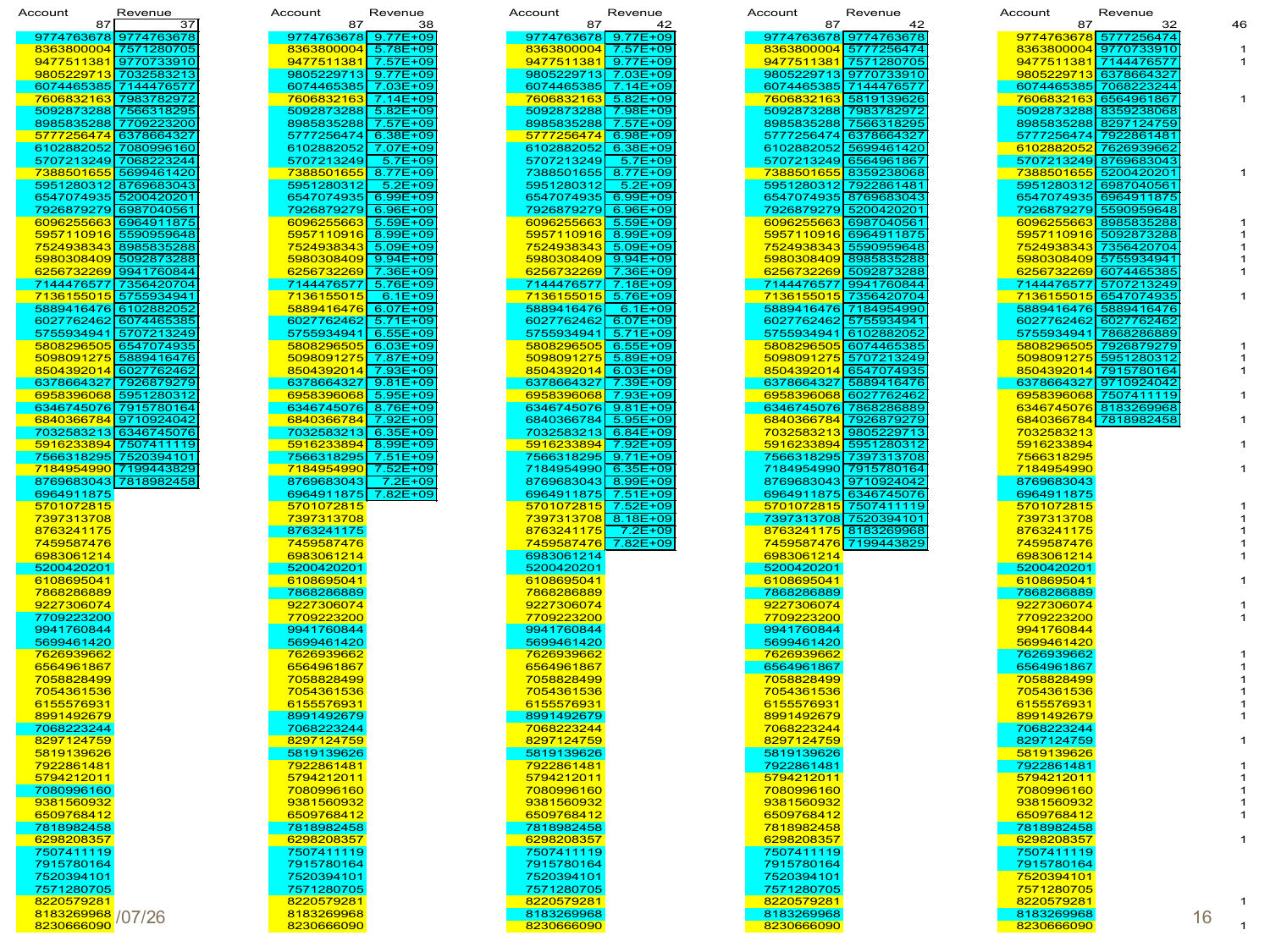### Revenue Comparison



|                     |                                    | January 2011 |                | February 2011 |                      | <b>March 2011</b> |               | April 2011 |                | <b>May 2011</b> |                |
|---------------------|------------------------------------|--------------|----------------|---------------|----------------------|-------------------|---------------|------------|----------------|-----------------|----------------|
|                     |                                    | kWh          | <b>Revenue</b> | <b>kWh</b>    | <b>Revenue   kWh</b> |                   | Revenue   kWh |            | <b>Revenue</b> | <b>kWh</b>      | <b>Revenue</b> |
|                     |                                    |              |                |               |                      |                   |               |            |                |                 |                |
| TEH 72-12-7-4       | <b>From Revenue</b>                | 9905         |                | 6489 11033    | 7229                 | 10601             | 6944          | 10928      | 7958           | 8628            | 6157           |
| (92 Tot Cust)       | <b>Number of customers</b>         | 75           |                | 76            |                      | 79                |               | 82         |                | 82              |                |
|                     | <b>Measured</b>                    |              |                |               |                      |                   |               | 9437       | 6183           | 10061           | 6592           |
|                     | Percentage kWh diff                |              |                |               |                      |                   |               | 16         |                | 14              |                |
|                     |                                    |              |                |               |                      |                   |               |            |                |                 |                |
| TEH 72-2-13         | <b>From Revenue</b>                |              |                | 7033          | 4609                 | 7345              | 4813          | 8061       | 5761           | 6103            | 4281           |
| (92 Tot Cust)       | Number of customers paying         |              |                | 72            |                      | 72                |               | 75         |                | 73              |                |
|                     | <b>Measured</b>                    |              |                |               |                      | 9409              | 6166          | 10125      | 6636           | 10534           | 6904           |
|                     | Percentage kWh diff                |              |                |               |                      | 22                |               | 20         |                | 42              |                |
|                     |                                    |              |                |               |                      |                   |               |            |                |                 |                |
| <b>PSSEC 23-6-2</b> | <b>From Revenue</b>                | 25988        |                | 17033 22166   |                      | 14528 23980       | 15718         | 20589      | 15791          | 15654           | 11864          |
|                     | (168 Tot Cust) Number of customers | 115          |                | 112           |                      | 112               |               | 105        |                | 101             |                |
|                     | <b>Measured</b>                    |              |                | 57919         |                      | 37962 64506       | 42280         | 68297      | 44765          | 77145           | 50565          |
|                     | Percentage kWh diff                |              |                | 62            |                      | 63                |               | 70         |                | 80              |                |
|                     |                                    |              |                |               |                      |                   |               |            |                |                 |                |
| NT11-9              | <b>From Revenue</b>                | 10990        | 7182           | 8435          | 5503                 | 10264             | 6726          | 10508      | 8362           | 7214            | 5836           |
| (87 Tot Cust)       | <b>Number of customers</b>         | 37           |                | 38            |                      | 42                |               | 42         |                | 32              |                |
|                     | <b>Measured</b>                    |              |                | 51516         |                      | 58995             |               | 67714      |                | 44014 82194     |                |
|                     | Percentage                         |              |                | 84            |                      | 83                |               | 84         |                | 91              |                |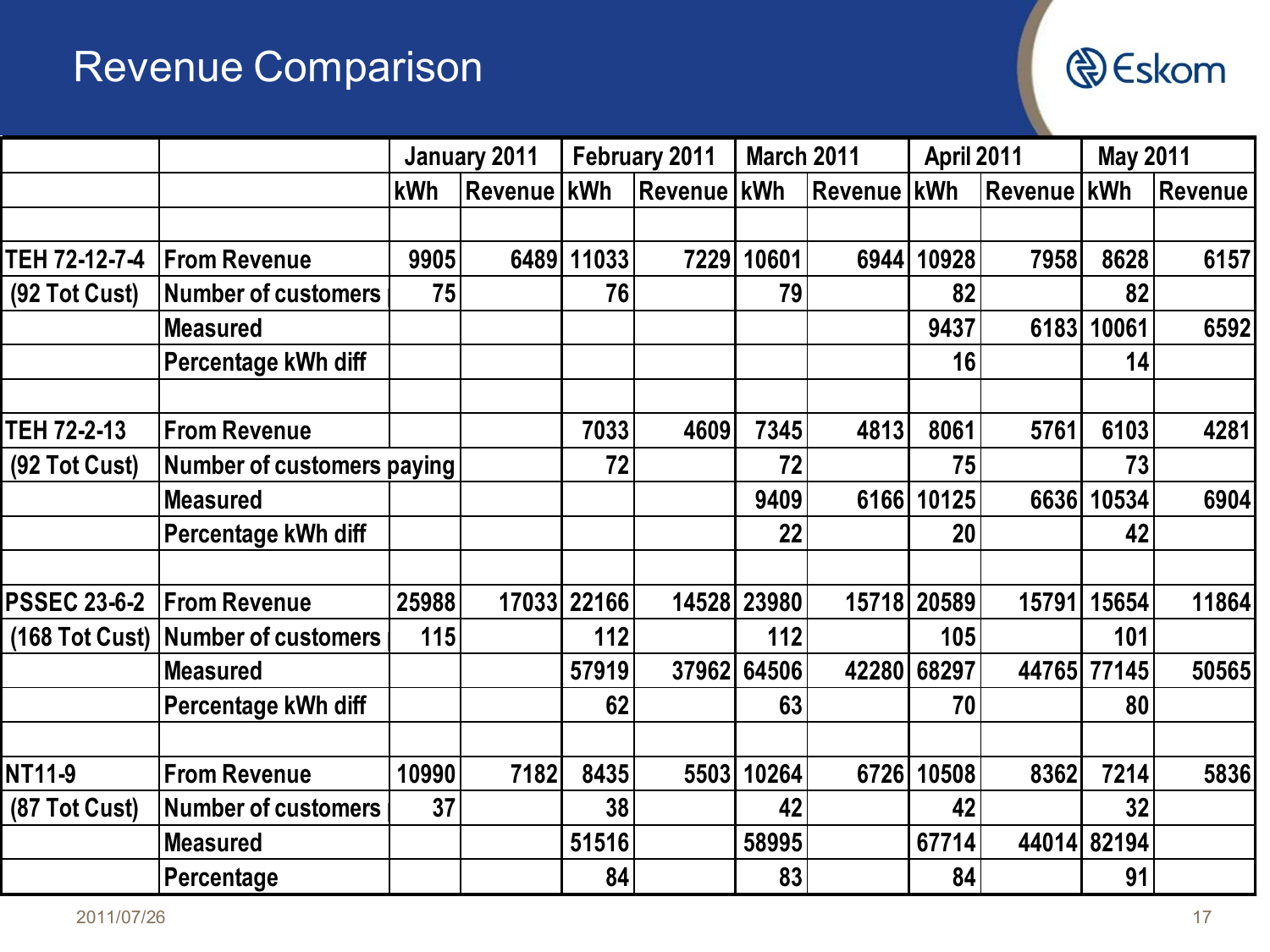#### Revenue Comparison



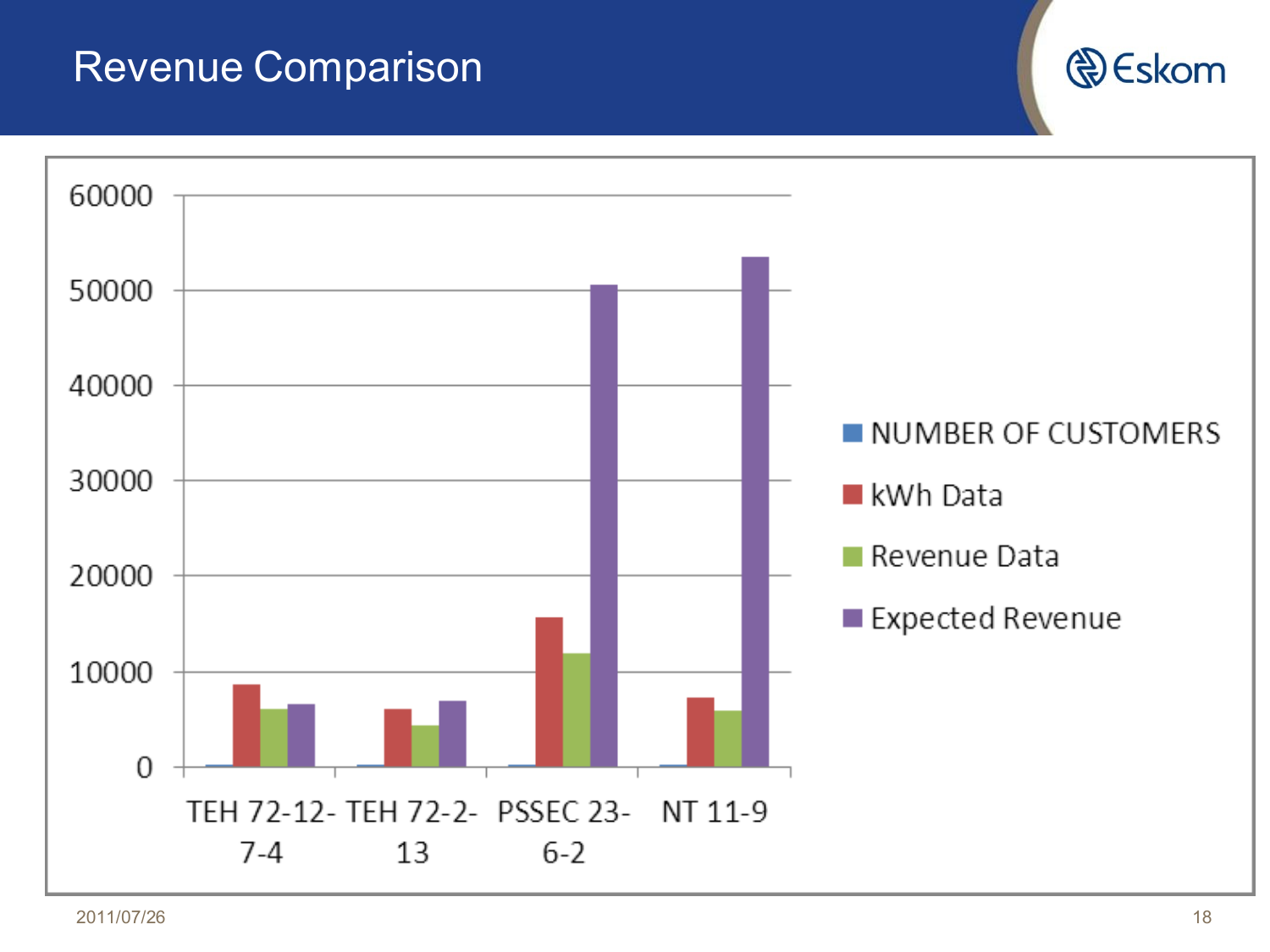## **ILLEGAL CONNECTIONS RESULTS IN:**

- HV conductors burning off
- LV conductors burning off
- Neutral connections burning off
- Abnormal high and low Voltages
- Unnecessary interruptions
- Unnecessary overtime that needs to be worked at night safety hazard
- Loss of income

2011/07/26 19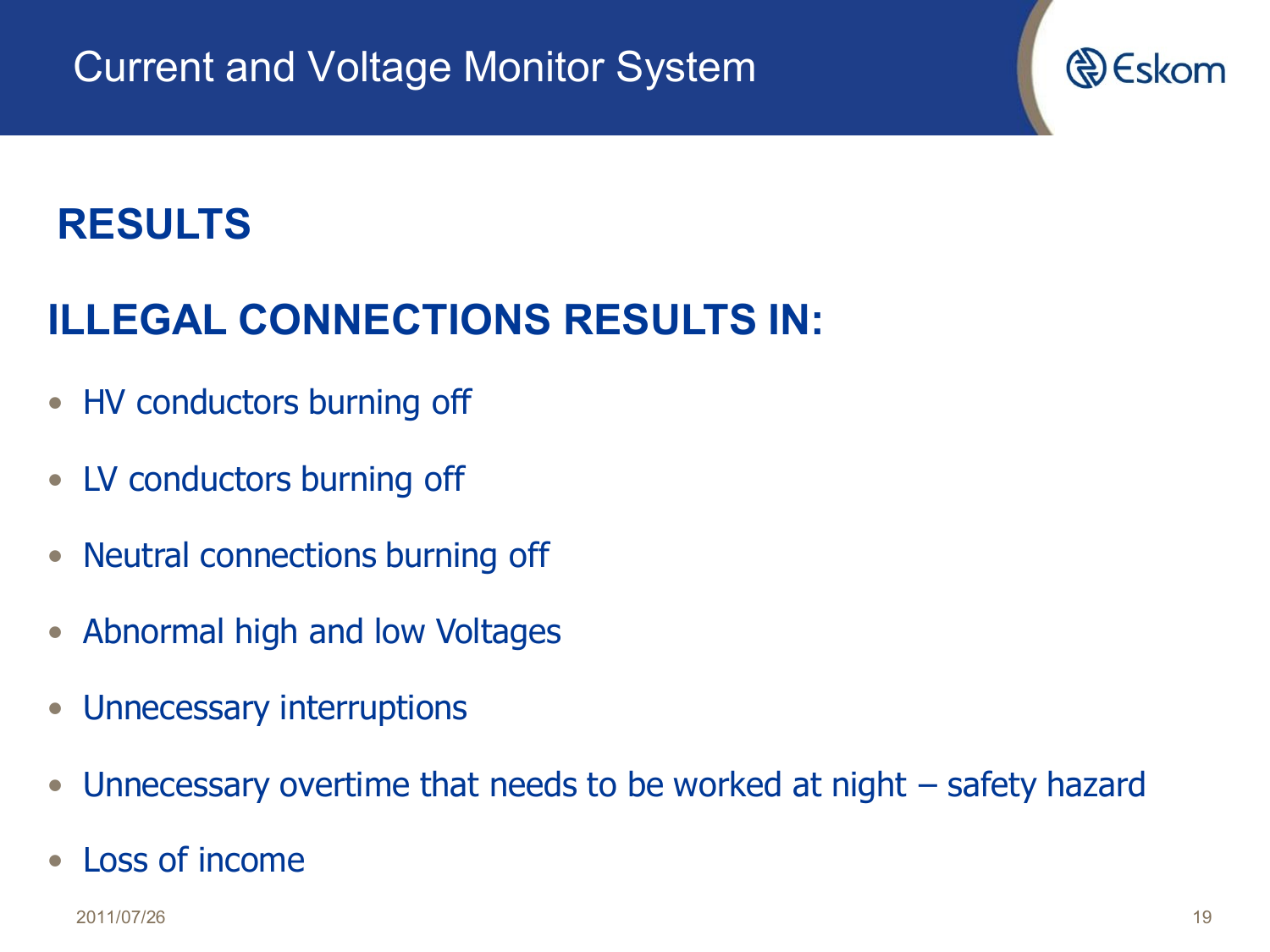

- The CVM can now be implemented to identify overloading, over and under Voltages and supply interruption.
- Unbalanced loading can be corrected
- Eskom can pro-actively upgrade transformers prior to failing
- Eskom can act immediately on the alarms and restore power supply quicker
- Revenue losses can be calculated per transformer
- A priority list to identify which transformers have the highest theft can be compiled

R) Eskom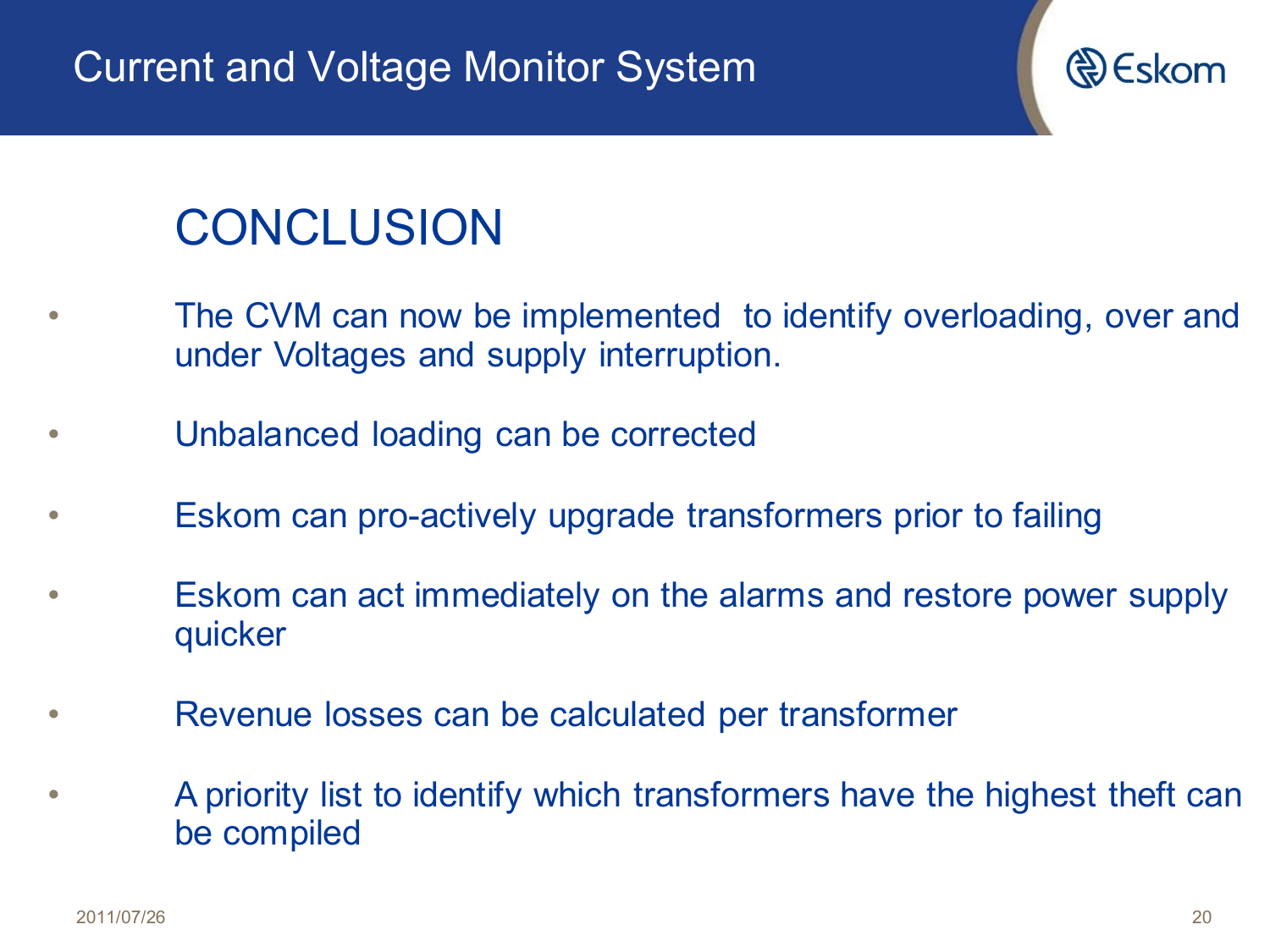

## **CONCLUSION**

- With the demand for electricity in South Africa it is essential that we all pay for the energy used to ensure that we can build power stations and maintain our networks.
- Our vision is the future of our kids